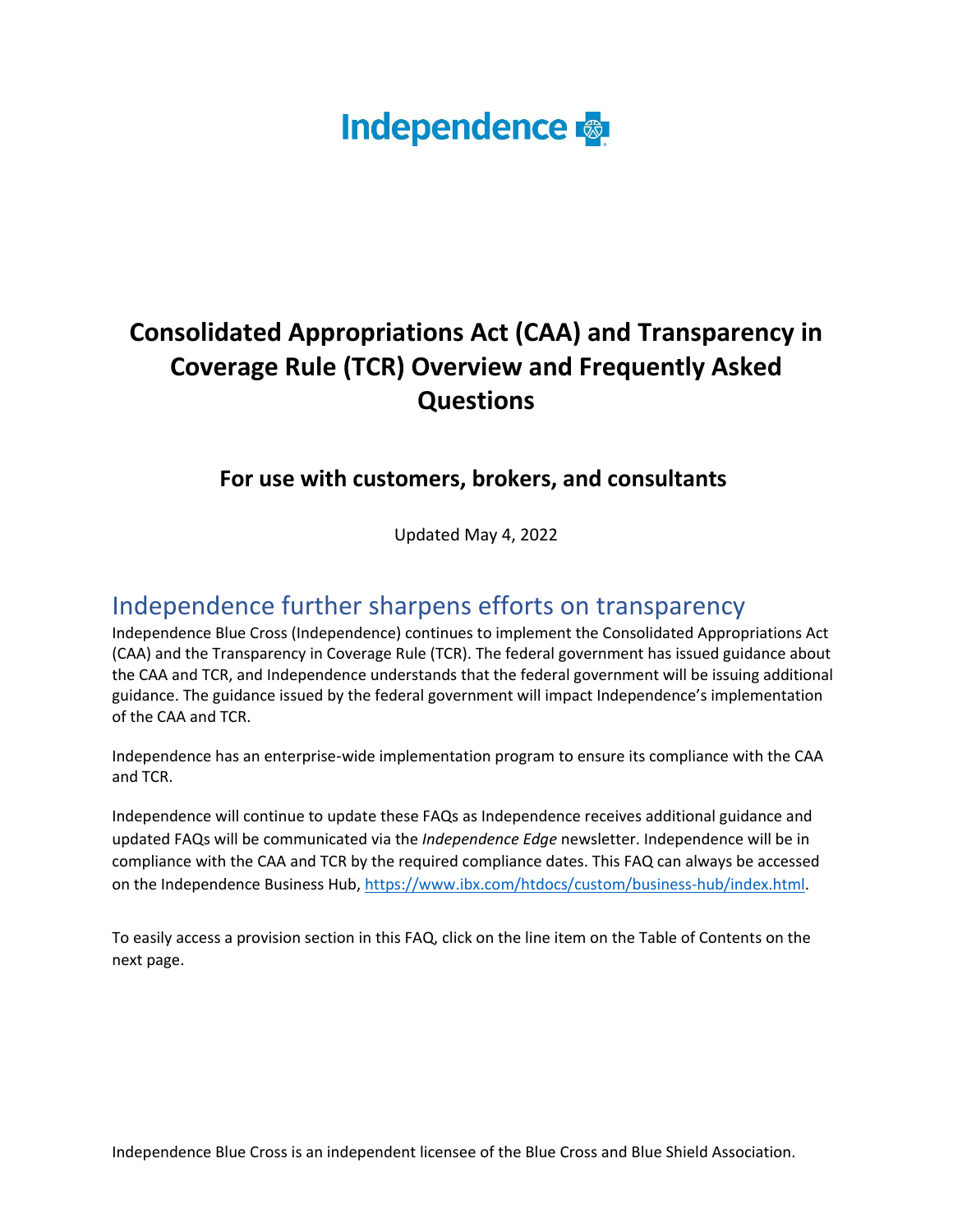# Independence

# **Table of Contents**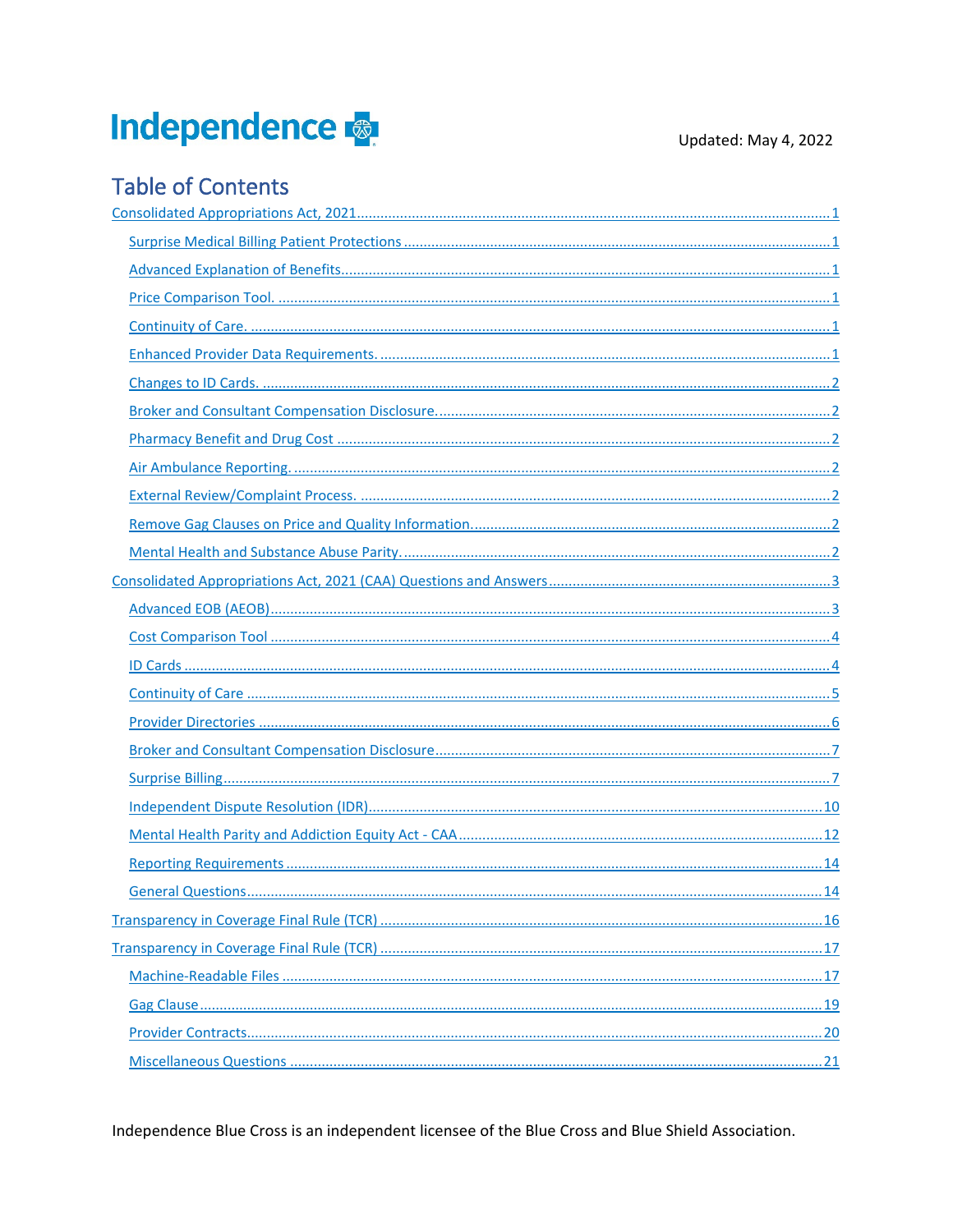# <span id="page-2-0"></span>Consolidated Appropriations Act, 2021

The Consolidated Appropriations Act, 2021 (CAA) was signed into law in December 2020. Among other provisions, the CAA includes many provisions that affect how health insurers and group health plans health care coverage. Since the CAA was enacted, the federal government issued guidance about the CAA. Recently, the federal government issued guidance that it is delaying enforcement of certain provisions of the CAA and will take a good faith compliance approach to other provisions.

The CAA includes the following provisions:

<span id="page-2-1"></span>Surprise Medical Billing Patient Protections. For plan years beginning 1/1/2022 forward, members will be protected from surprise medical bills that could arise from out-of-network emergency care, air ambulance services provided by out-of-network providers, and for out-of-network care provided at in-network facilities.

- **Provider Reimbursement and Independent Dispute Resolution (IDR) Process.** An IDR process between a health plan and provider can be used if the health plan and the provider cannot agree about reimbursement for the provider's services. The federal government will be issuing further guidance about the IDR process.
- **Application of Protections to Ambulance Services.** Members using air (but not ground) ambulance services will be provided similar protections against surprise medical billing, and providers of air ambulance services and health plans will be provided a similar process for resolving disputed claims as outlined above.

<span id="page-2-2"></span>Advanced Explanation of Benefits. Upon request, a member can receive an Advanced Explanation of Benefits (AEOB) from a health plan for scheduled services. In the AEOB, a health plan will inform the member about, among other things, the contracted rate for a given item or service, out-of-pocket cost estimates, estimates of incurred amounts toward the member's deductible/cost-sharing limits, whether the service is available from an in-network provider and information on medical management requirements. The federal government recently issued guidance that enforcement of the AEOB requirement will be deferred pending further guidance.

<span id="page-2-3"></span>Price Comparison Tool. Cost-sharing information to be made available for services and covered items. Both the TCR and CAA included price comparison tool components. Enforcement of, this requirement has been deferred to 2023 pending further guidance.

<span id="page-2-4"></span>Continuity of Care. For certain levels of care, health plans are required to give members the opportunity to request a transitional care period if a health provider is removed from the health plan's network following termination of the network contract between the health plan and provider. Further guidance is expected in 2022, however health plans are expected to implement using a good faith, reasonable interpretation until additional guidance is issued.

<span id="page-2-5"></span>Enhanced Provider Data Requirements. Requires commercial health plans to establish a verification process to confirm provider directory information at least every 90 days, including removing providers or facilities who are non-responsive to health plans' inquiries for verification. Health plans must also make provider directories available to members. CAA also requires that health plans establish a response protocol to respond to member requests as to whether a certain provider or facility is in-network. If a member provides documentation that they received incorrect information from the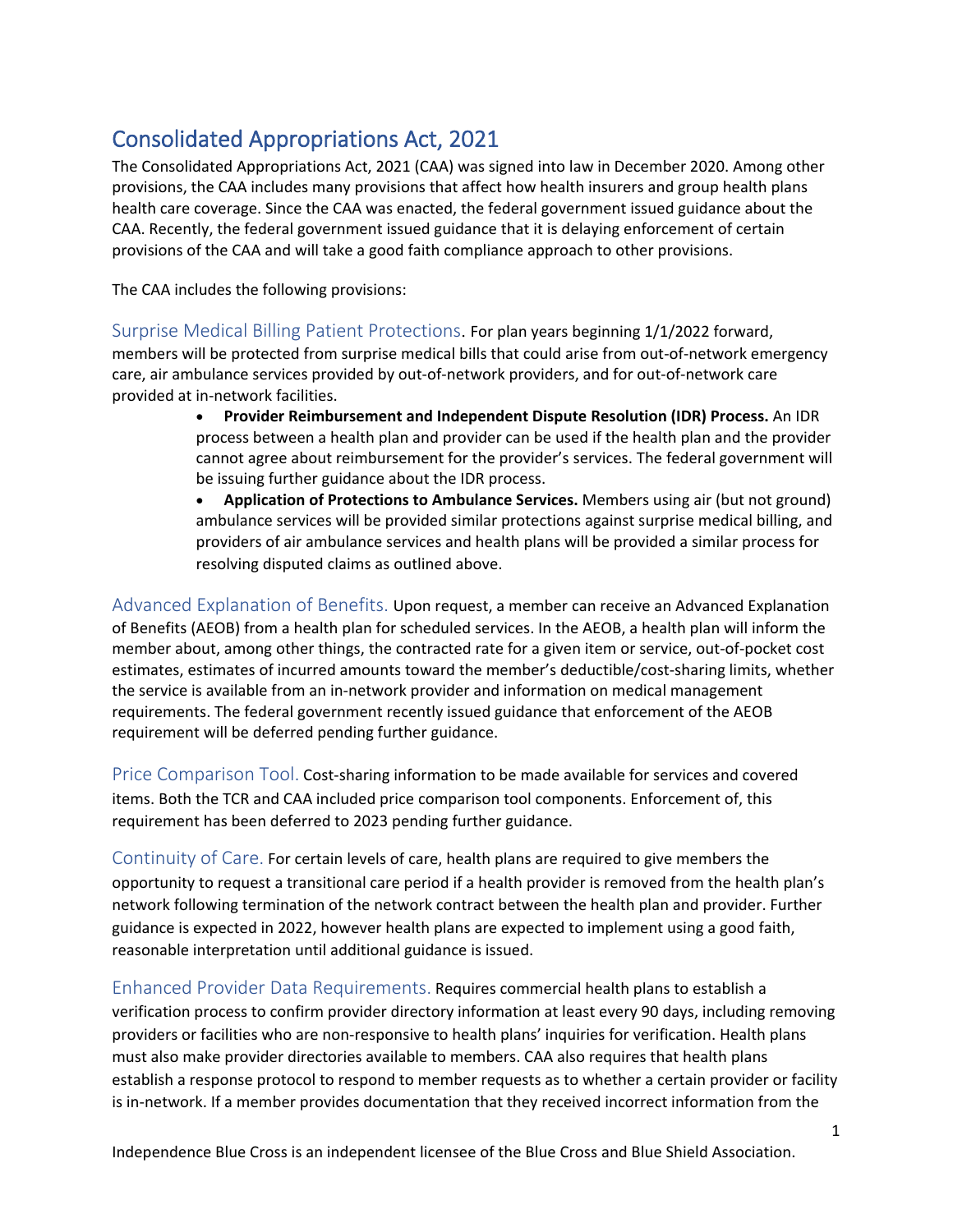provider directory or from the response protocol established by the CAA, the member will only be responsible for in-network cost-sharing. Further guidance is expected in 2022, however health plans are expected to implement using a good faith, reasonable interpretation until further guidance is issued.

<span id="page-3-0"></span>Changes to ID Cards. Health plans must include in clear writing on any physical or electronic identification cards that are issued to members or enrollees in the health plan or coverage:

- 1) any in-network and out-of-network deductibles applicable to the health plan,
- 2) any maximum out of pocket limits applicable to the health plan,
- 3) telephone number, and internet website address where an individual can seek assistance.

Health plans may design their ID cards using various methods to comply with the law, including the use of Quick Response (QR) codes to display information beyond the applicable major medical deductible and applicable out-of-pocket maximum. The federal government will not issue guidance addressing ID cards prior to the 1/1/2022 compliance date; however, the federal government does intend to issue guidance. In the interim, the federal government expects issuers to use a good faith, reasonable interpretation of the law.

<span id="page-3-1"></span>Broker and Consultant Compensation Disclosure. Effective 12/27/2021, for individual health insurance plans, the health insurer must disclose to members, and report to HHS, any direct or indirect compensation that the health insurer pays to an agent or broker associated with plan selection or enrolling individuals in health insurance coverage beginning with contracts executed on or after 1/1/2022.

<span id="page-3-2"></span>Pharmacy Benefit and Drug Cost Reporting. Requires health plans to report information on health plan medical costs and prescription drug spending. This requirement will not be enforced pending further guidance by the federal government; however, health plans are encouraged to start working to begin reporting by 12/27/2022 for 2020 and 2021 plan years.

<span id="page-3-3"></span>Air Ambulance Reporting. Requires health plans to submit two years of claims data to be compiled by the Department of Health and Human Services for the publication of a comprehensive report.

<span id="page-3-4"></span>External Review/Complaint Process. Allows for external review process to determine whether surprise billing protections are applicable when there is an adverse determination by the health plan.

<span id="page-3-5"></span>Remove Gag Clauses on Price and Quality Information. Effective 12/27/2020, prohibits gag clauses on price and quality information to prevent health plans from entering into contracts with providers, networks or associations of providers, third-party administrators, or other service providers offering access to a network of providers that prohibit health plans from disclosing provider-specific cost or quality information. Additional guidance is expected in 2022 on how health plans and issuers should submit their attestations.

<span id="page-3-6"></span>Mental Health and Substance Abuse Parity. Effective 2/10/2021, requires group & individual health plans and Medicaid managed care organizations to perform, document and provide upon request, comparative analyses of the design and application of non-quantitative treatment limitations (NQTL).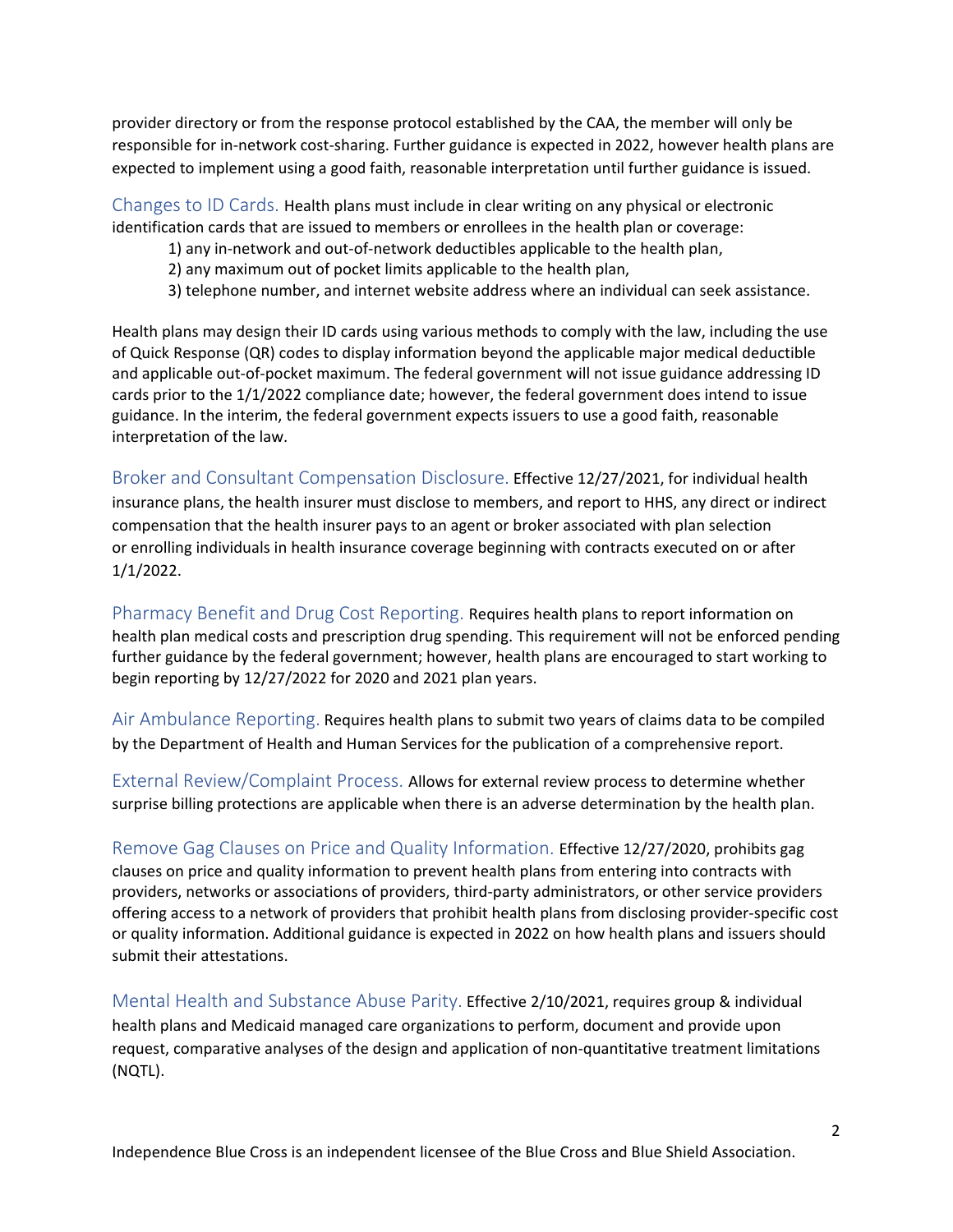# <span id="page-4-0"></span>Consolidated Appropriations Act, 2021 (CAA) Questions and Answers

### **Q: Will Independence be in compliance with the CAA by 1/1/2022?**

A: Independence is committed to meeting the requirements of the CAA applicable to it by the compliance dates.

#### **Q: How will the requirements outlined in the CAA impact contracts with groups? Which provisions from the CAA will be addressed in contracts with group health plans?**

A: Independence's agreements with insured or self-funded groups require that Independence must comply with all applicable laws. The CAA will not change Independence's administrative services agreements, although for self-funded health benefits plans, the CAA imposes certain requirements on the plan sponsor/plan fiduciary. The CAA is an example of applicable law. While the ASA will not change, because of the CAA, the administrative services that Independence provides to the group health plan will change to include the CAA.

# <span id="page-4-1"></span>Advanced EOB (AEOB)

### **Q: What are Independence's plans for accommodating the CAA requirement to provide AEOBs to members in 2022?**

A: For participating providers, Independence is using the PEAR Portal; for non-participating providers, the request for AEOBs can be made via a customer service request. The mode of delivery will be based on the member's preference on file – paper (mail) or electronic (via the portal or through email). Members will also have access to the AEOB Request tool via ibx.com.

# **Q: Even though enforcement is deferred until further guidance, are you continuing to develop solutions based on available guidance should this go into effect in the near future?** A: Independence will comply with the law by the mandatory compliance dates.

### **Q. How will Independence obtain and maintain member email addresses to send these AEOBs electronically?**

A: Independence will maintain members' email addresses through Independence's current member portal. If members do not have access to the member portal, they can contact customer service at the number on the back of their ID card to update their preferred method of communication. 

#### **Q. Please provide a sample AEOB.**

A: Independence will share a sample AEOB when additional guidance is issued by the federal government.

#### **Q: Will Independence incorporate data from carve-out vendors, such as pharmacy benefit managers into AEOBs?**

A: Among other requirements of the AEOB, Independence is required to provide a good faith estimate of the member's requested items or services according to their coverage. Independence will comply with the requirements for the benefits administered by Independence. Independence is only incorporating its data and the data of Independence preferred vendors. If a group offers benefits outside of Independence, they should work directly with their vendors.

#### **Q: What impact, if any, will these changes have on the administrative fees?**

A: Independence is evaluating any impacts to its administrative fees and will communicate any impacts once determined.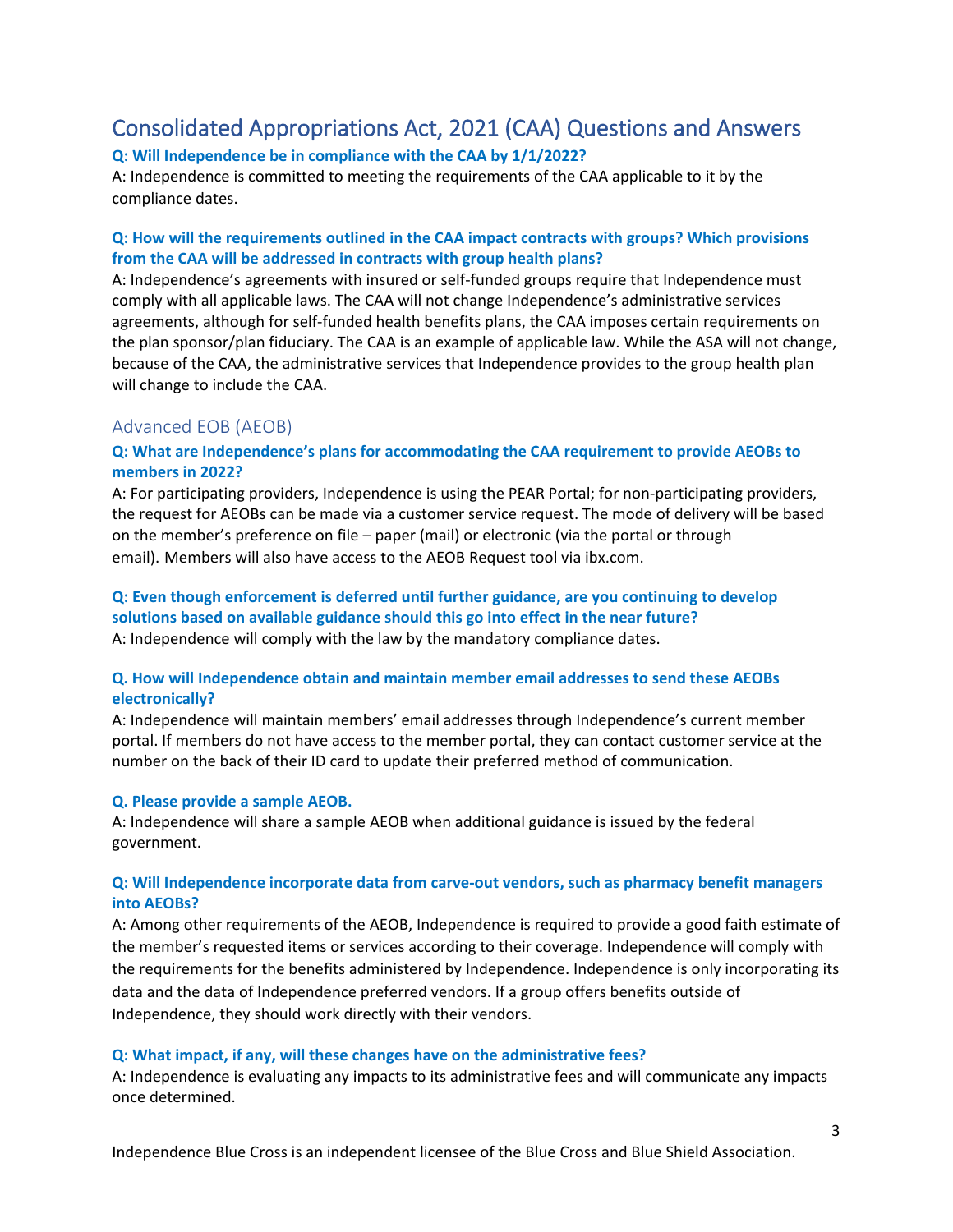### **Q: Will Independence share data with third parties, such as Castlight and Healthcare Bluebook, to enable the production of AEOBs?**

<span id="page-5-0"></span>A: Pending further guidance from the federal government, Independence is focusing on implementing the AEOB requirement. Customer requests will be evaluated for feasibility and addressed as customizations.

# Cost Comparison Tool

*This has been delayed until 2023 with the intent to align with the TCR price transparency tool requirements.*

#### **Q:** [New as of 5.4.22] **Will Independence's current cost comparison tool(s) be used as a price transparency tool**

A: Yes.

**Q: Do you intend to build and manage a price transparency tool on behalf of Independence groups?** A: Yes. Further details will be provided by the mandatory compliance date.

### **Q: Will Independence comply with the requirements to provide price comparison guidance by phone and website (tool), allowing members to compare cost-sharing applicable under the plan with respect to the furnishing of a specific item or service, taking into account the plan year, geographic region and providers?**

A: Independence will comply with the law as required by the compliance date. Independence's current tool is already compliant for the majority of Independence's business. Upon request, Independence will support those groups who have their own tools in place.

#### **Q: When will Independence's platform be ready to launch?**

A: Independence will comply with the law by the compliance date.

#### **Q: How will the cost comparison tool be made available to consumers (e.g., online self-service and/or by phone)?**

A: The cost comparison tool will be made available in the same manner it is today through ibx.com and the Independence mobile app. Independence can also produce cost estimates on behalf of members by calling customer service (i.e., by phone).

#### **Q: What are the benefits of the care cost estimator tool? What are the search capabilities in the price comparison tool?**

A: The care cost estimator tool helps members save money and avoid unplanned expenses by allowing them to search and compare providers by estimated price based on their health plan. This tool will display provider details, quality information, such as reviews, and the estimated out-of-pocket costs for a wide range of common procedures and office visits.

# <span id="page-5-1"></span>ID Cards

# **Q: Will Independence issue new ID cards to display in-network/out-of-network applicable deductibles and out-of-network out of pocket limits, telephone number, and internet website address?**

A: Yes. As of 1/1/2022\*, ID cards are being re-issued based on the member/group renewal date (on or after 1/1/2022\*) and are available on the portal. Members of large groups with benefit changes will also receive updated cards upon renewal, unless the group decides otherwise.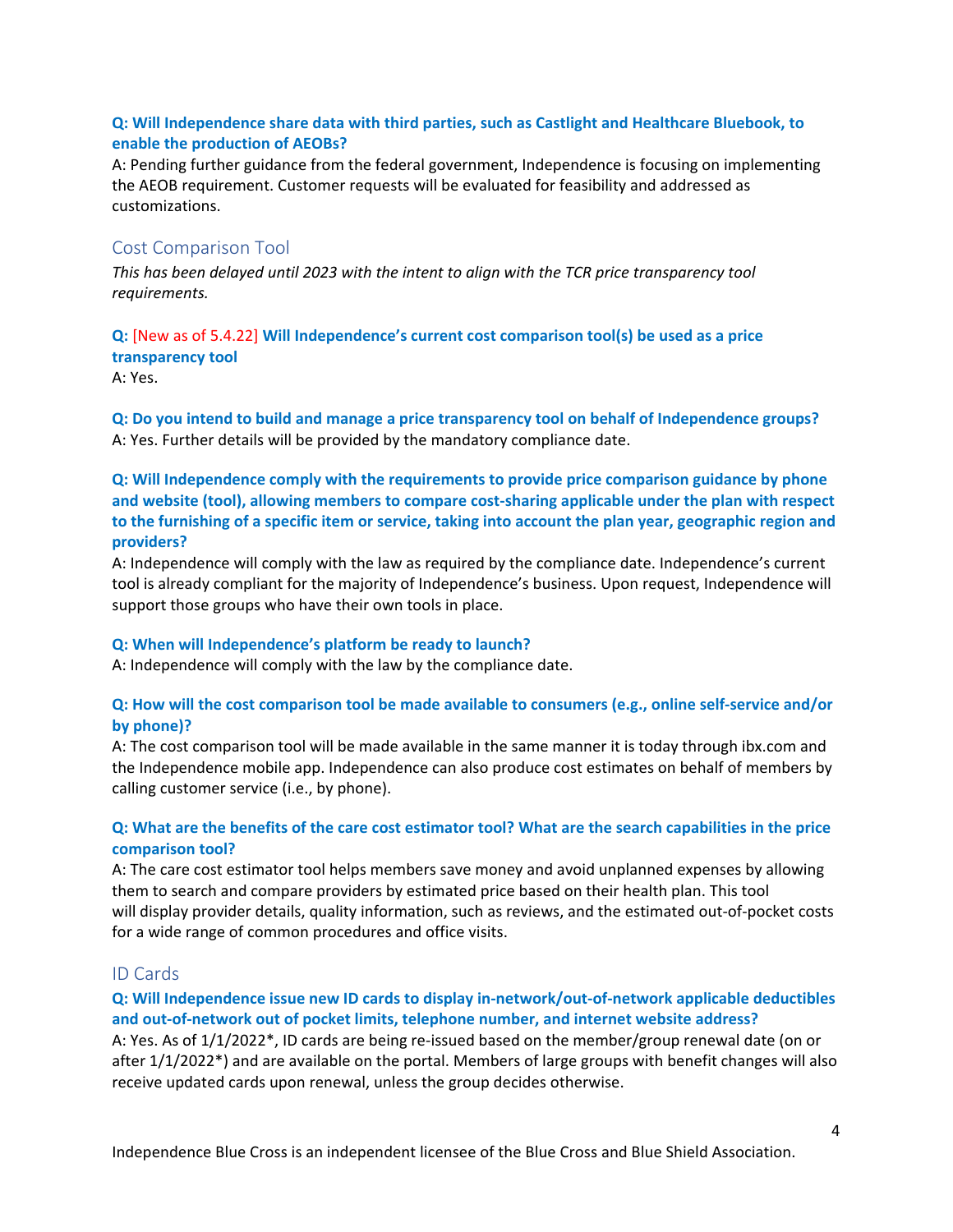\*1/1/2022, ID cards will be available in the new formats on the portal. They will be re-issued based on customer decision for large group customers.

#### **Q: Will there be any additional fees?**

A: There will not be any additional fees related to the new ID cards.

#### **Q: Please confirm no file changes/interfaces will be needed.**

A: At this time, Independence does not anticipate any file changes or interfaces will be needed. There will be a modification to the existing file sent to Independence ID card vendor.

#### **Q: Can Independence share a mockup of the ID cards?**

A: Mockups of ID cards are available and can be shared upon request.

#### **Q: Will virtual ID cards that meet requirements be available starting 1/1/2022?**

A: They will be available on or before the group's renewal date on the member portal and mobile app.

#### **Q: Will cards be printed for newly enrolled members and/or members making changes be compliant with the new regulations?**

A: Yes, all new members will receive new ID cards upon enrollment. Existing members will receive the new ID Cards if their groups are making benefit changes – based on renewal date. For example, a group that renews with benefit change on 1/1/2022 will receive new ID cards in late December. A group that renews with benefit change on 3/1/2022 will receive their ID cards in February.

#### **Q: What date does Independence need renewal decisions to produce ID cards in a timely fashion?**

A: ID card generation is dependent upon receipt of benefit changes from a group and a clean enrollment file. The typical SLA to guarantee cards in hand prior to the effective date is 30 days in advance of renewal and 10 days upon receipt of a clean enrollment file. It could be longer than 10 days due to projected mail delays at the post office. The sooner Independence has a decision, the quicker the card will come.

#### **Q: Will members receive new ID cards even if there were no benefit changes to their plan for the coming year?**

A: No, only members of the groups with benefit changes will receive new ID Cards. However, new digital ID Cards will be available on the member portal and mobile app.

# <span id="page-6-0"></span>Continuity of Care

#### **Q: Will Independence be in compliance by the effective date?**

A: Independence's current "Continuity of Care Coverage" process is compliant with the requirements of the CAA.

#### **Q: What is the process to ensure continuity of care?**

A: Independence's current "Continuity of Care Coverage" process is compliant with the requirements of the CAA.

#### **Q: Do members receive a network disruption letter that indicates options for continuity of care in certain instances and action they need to take?**

A: Independence's current "Continuity of Care Coverage" process is compliant with the requirements of the CAA.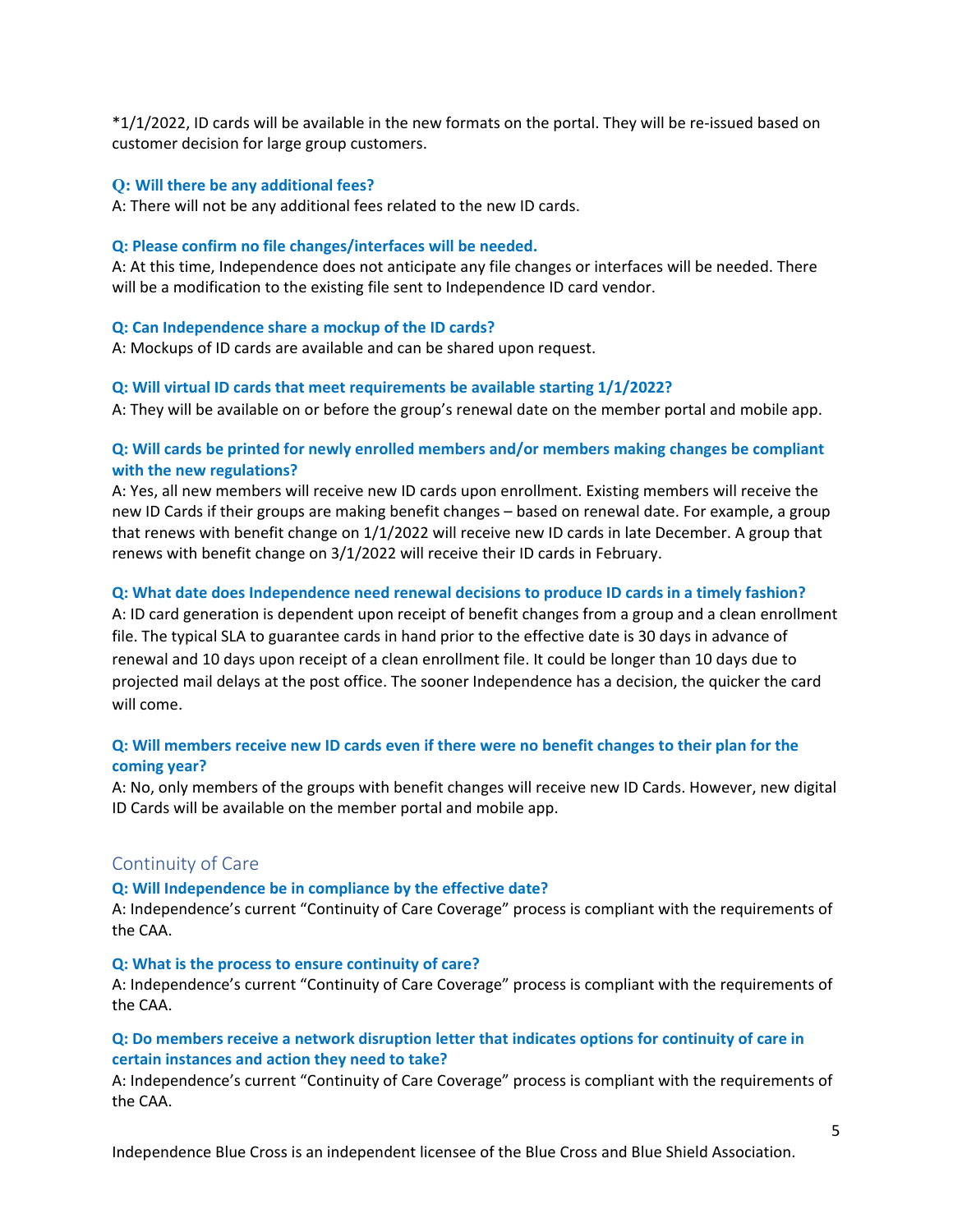### **Q. Will Independence identify individuals that qualify as "continuing care" and send them any required notices?**

A: Independence currently communicates with members when providers are no longer part of the network. Independence will be fully compliant by the required compliance date.

# **Q: Will Independence allow certain members to receive up to 90 days of continued coverage at innetwork cost-sharing rates when their provider moves out-of-network, as well as the parameters for coverage?**

A: Independence's current "Continuity of Care Coverage" process is compliant with the CAA. Up to 90 calendar days of continuity of care is offered to the member through the current period of active treatment for an acute condition or through the acute phase of a chronic condition, after which they must seek care from a provider within the network specified by their product. Continuity of care determinations are made based on medical necessity.

#### <span id="page-7-0"></span>Provider Directories

#### **Q: Will Independence be in compliance by the effective date?**

A: Independence is committed to meeting the requirements by the required compliance dates.

#### **Q: Has Independence established a protocol for responding to requests?**

A: Independence will continue to use existing protocols in place to respond to member requests.

#### **Q: Are there additional fees?**

A: Independence is working to determine the impact on administrative fees for self-funded plans and will share once available.

#### **Q: What is being done to ensure frequent data updates?**

A: Internal processes are being modified to update the required fields in the provider directory based on requirements of the CAA.

**Q: What is the process to confirm a member relied on inaccurate provider directory information from the carrier website, and what steps will Independence take so that cost—sharing required by the law is applied to the claims for services for emergency care, from an out-of-network provider at an innetwork hospital or ambulatory surgical center or from an out-of-network air ambulance provider?** A: Independence has an existing process, performed by Customer Service to ensure cost-sharing reflects the participating status of the provider, based on member request. The Member must provide proof he/she received incorrect information on the provider's participation status. Proof of an incorrect provider directory entry should be either that the online provider directory is still displaying an out-ofnetwork provider as in-network, or the member has print screen/printout of the directory listing the out-of-network provider as in-network.

#### **Q: Will the required balance billing disclosure be present on the site and EOBs by the effective date?** A: Public sites and EOBs will contain disclosures, outlined in the CAA.

#### **Q: Will you notify employers of directory updates?**

A: Independence will ensure compliance with the federal and state requirements for managing and presentment of provider directory information, but due to the frequency and volume of provider data changes, Independence will not be able to support account notification when updates have been made.

#### **Q: If data will be provided through Plan-hosted website, will employers have the option to request a data feed for their employer-hosted website?**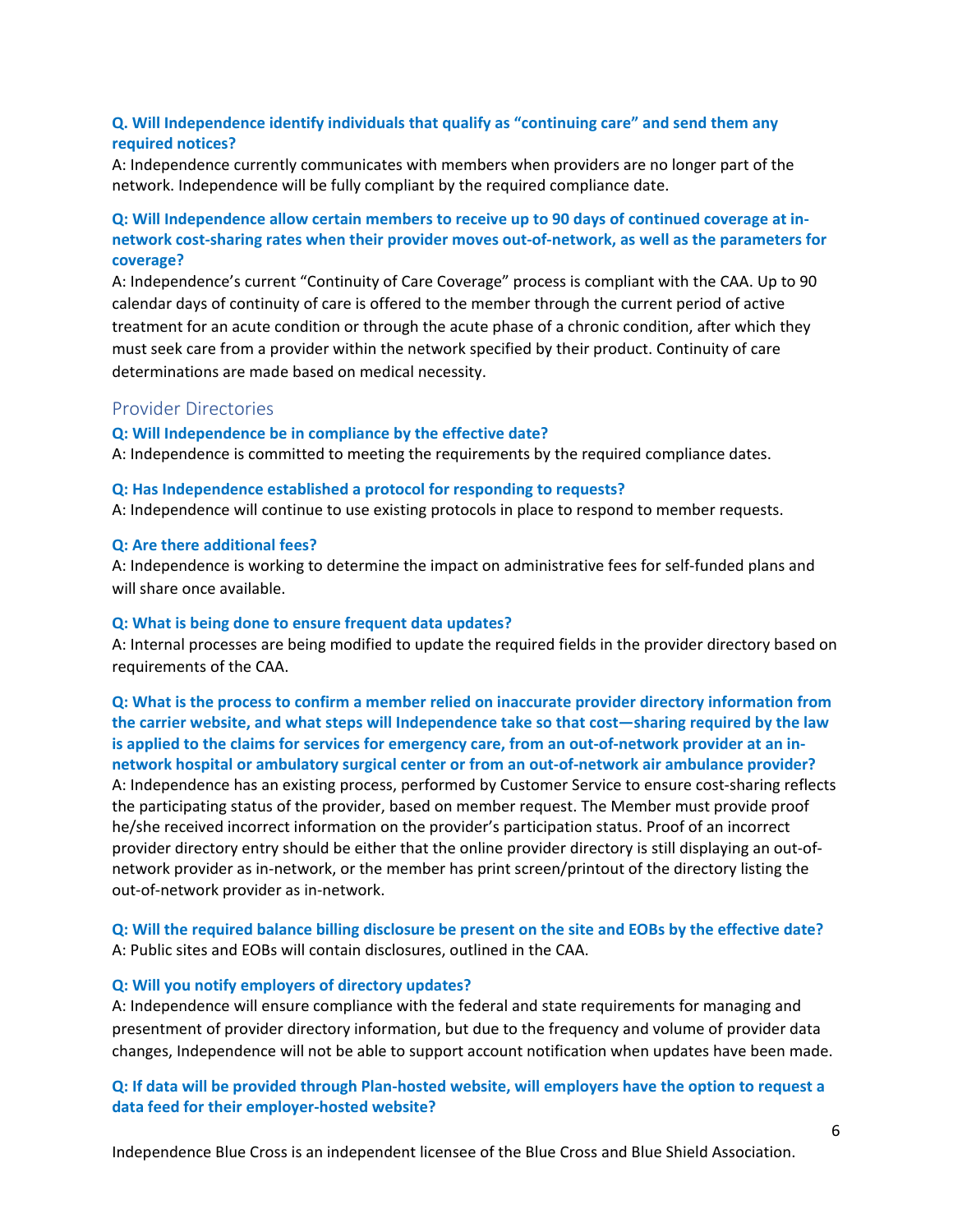A: There are no plans to support new data feeds to employer hosted websites. For customers with feeds currently in place, there will be no changes to those data feeds.

**Q: How will access to the directory be provided (i.e., directly or via an employer website)?** A: Independence's provider directory is available on Independence public sites and on the member portal.

# **Q: If the provider directory information is outdated and a member utilizes the incorrect information in seeking in-network care, please confirm how Independence will administer the claim at the innetwork level?**

A: Independence will update the online provider directory as required by the CAA; at a minimum, Independence will update the online provider directory daily. Members who rely on information which is incorrect will not be liable beyond the in-network level of benefits and applicable cost-share. Such circumstances likely do not become known unless the member inquires and/or appeals a benefit determination in accordance with the health plan rules and procedures.

#### <span id="page-8-0"></span>Broker and Consultant Compensation Disclosure

#### **Q: Will Independence be in compliance with the new disclosure requirements related to broker and consultant compensation by the effective date?**

A: [Updated as of 5.4.22] Yes. If you use a broker to help facilitate your enrollment, their compensation is a flat fee per member, per month. This is paid by Independence. Your monthly premium will be the same whether you choose to use a broker or not. In addition, your broker may receive a bonus if certain sales thresholds are met. Learn more at[: http://www.ibx.com/caacomp.](http://www.ibx.com/caacomp)

Independence expects that brokers provide the above link or a printed copy of the linked document to all of their applicants, whether through their application pdf for on exchange, or a separate copy for paper applications, or applicants submitted through Pennie.

#### <span id="page-8-1"></span>Surprise Billing

#### **Q: The CAA requires health plans to reimburse out-of-network providers and facilities in the situations where balance billing is prohibited. Will you be offering services to support this?**

A: Independence has made changes to its claims processing to recognize the specific claim types based on the definitions set forth in the CAA. These claims will process according to the CAA, and members and providers will be informed that the claims are subject to the CAA, and balance billing on these claims is prohibited.

#### **Q: What should a member do if they receive a surprise medical bill that is otherwise prohibited under the new regulations?**

A: The transparency in coverage page on the member portal was updated to include information about surprise billing[: https://www.ibx.com/resources/for-members/transparency-in-coverage.](https://www.ibx.com/resources/for-members/transparency-in-coverage) When you receive emergency care, receive services from an out-of-network provider at an in-network hospital or ambulatory surgical center or receive services from an out-of-network air ambulance provider, you are protected from surprise billing or balance billing. If you receive a balance bill or surprise bill as a result of services you received for emergency care, services from an out-of-network provider at an in-network hospital or ambulatory surgical center or receive services from an out-of-network air ambulance provider, please contact Independence's Customer Service Center immediately at the following number: (800) 275-2583. Your explanation of benefits (EOB) for the claim will also include next steps on how to address any surprise medical bills that are received in connection with the claim.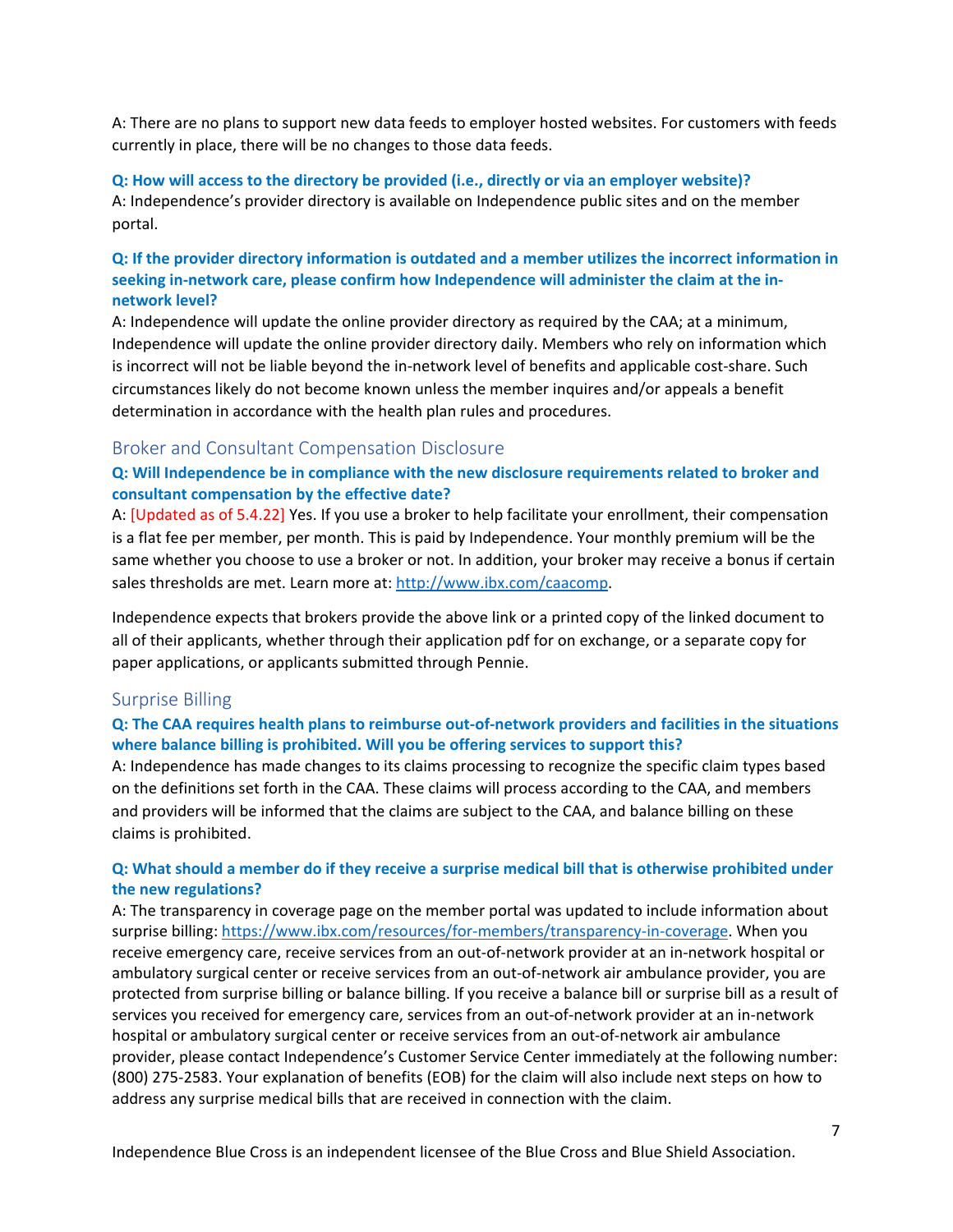#### **Q:** [New as of 5.4.22] **Will Independence partially or fully reimburse member balance billing if a group health plan wants to extend balance billing protection beyond those services subject to the CAA's protections? Describe available options.**

A: The balance billing protection services provided by Independence comply with the requirements of the CAA. Independence is not providing balance billing protection services beyond those services subject to the CAA.

# **Q:** [New as of 5.4.22] **Describe any services in support of compliance with CAA surprise billing protections that will be subcontracted or outsourced to third parties. List the name of each party and services provided by each.**

A: Independence has not determined if a subcontractor and/or third party will be used for the CAA surprise billing protection services.

#### **Q: Please confirm balance billing will be prohibited for air ambulance.**

A: The air ambulance claims will be processed according to the requirements of the CAA.

#### **Q: For an air ambulance provided by a nonparticipating provider, please confirm Independence will determine the cost-sharing on the lesser of the QPA or the billed amount.**

A: Independence is working on determining the QPA for air ambulance services based on the requirements of the CAA.

### **Q: Will Independence timely provide the air ambulance reporting on behalf of the plan to HHS?** A: Independence will comply with the air ambulance reporting provision of the CAA by the compliance date. Reporting will include information for self-funded plans.

#### **Q: Describe the steps Independence has taken to ensure compliance with the CAA's requirements regarding balance billing for OON emergency claims.**

A: Consistent with the requirements of the CAA, Independence made certain revisions to its claims processing system so that the specific out-of-network claims described in the CAA will process as required by the CAA and subsequent regulatory guidance issued by the federal government. In addition, Independence has developed a communication plan to inform members and providers about the CAA.

#### **Q: Describe the steps Independence has taken to ensure compliance with the CAA's requirements regarding balance billing for out-of-network services provided at in-network facilities.**

A: Consistent with the requirements of the CAA, Independence made certain revisions to its claims processing system so that the specific out-of-network claims described in the CAA will process as required by the CAA and subsequent regulatory guidance issued by the federal government. In addition, Independence has developed a communication plan to inform members and providers about the CAA.

**Q.** [New as of 5.4.22] **For the out-of-network services protected from surprise medical billing (i.e., emergency room, air ambulance, and non-emergent services received by an OON provider at an IN facility), can Independence confirm the amount that Independence is using for the initial payment to the OON providers? Is Independence using the Qualifying Payment Amount or the allowable charge?**  A: The QPA methodology used by Independence complies with the requirements of the CAA.

**Q:** [New as of 5.4.22] **As related to Independence's out-of-network claims administration and cost containment programs for services NOT subject to the CAA's surprise billing protections, describe any recent or anticipated forthcoming changes to your capabilities, program offering, fee structure, or**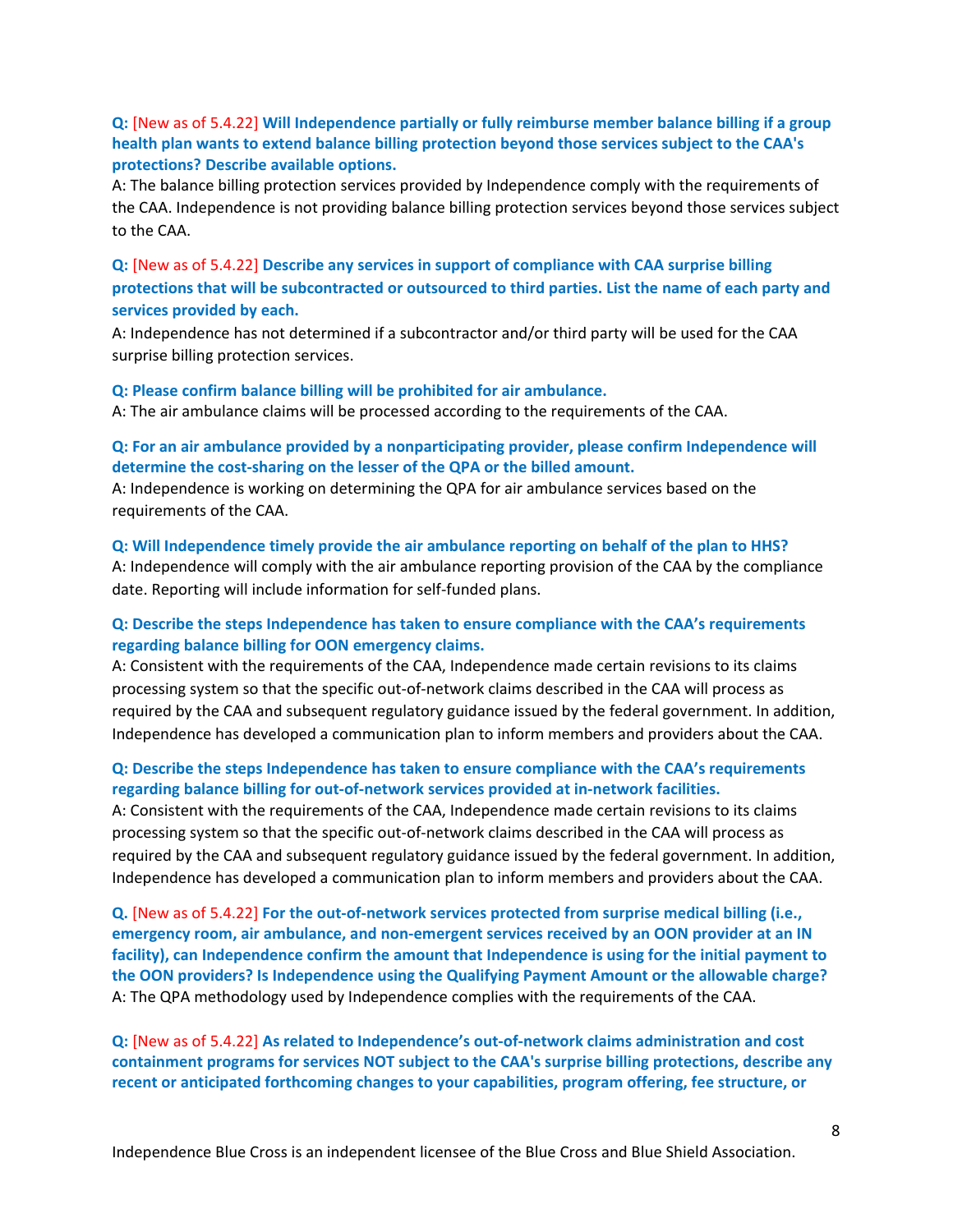#### **other features. Include all program updates, regardless of whether in parallel to changes for services subject to CAA protections.**

A: Independence is not planning any changes to the surprise billing protections other than changes required by the CAA.

# **Q:** [New as of 5.4.22] **Will Independence administer "involuntary" OON claims subject to the CAA's surprise billing protections?**

A: Consistent with the requirements of the No Surprises provision of the CAA, Independence made certain revisions to its claims processing system so that the specific out-of-network claims described in the No Surprises provision of the CAA will process as required by the CAA and subsequent regulatory guidance issued by the federal government. In addition, Independence has developed a communication plan to inform members and providers about the No Surprises provision of the CAA.

### **Q: For coverage of non-emergency services provided by nonparticipating providers at a participating facility, please confirm the member will pay the in-network cost-share and the cost-share will count toward the in-network and out-of-network deductibles (if applicable).**

A: Yes, Independence will process the claims based on the requirements of the CAA.

**Q: Please confirm the definition of "visit" and "facilities" for emergency services and nonemergency services by nonparticipating providers in participating facilities will be administered according to the IFR definitions.** 

A: Communication is currently under review. The IFR definitions of "visit" and "facilities" will comply with the CAA.

**Q: Please confirm Independence will be calculating the "recognized amount" to determine the costsharing for emergency services furnished by a nonparticipating emergency facility, and for nonemergency services furnished by nonparticipating providers in a participating health care facility.** A: Independence completed calculations of the recognized amount based on the requirements of the CAA.

#### **Q: Please confirm if Independence will be supporting the disclosure requirement as outlined by the IFR. Specifically, please confirm the Independence will make publicly available, post on a public website of the plan or issuer and include on each explanation of benefits for an item or service with respect to which the surprise medical billing requirements apply.**

A: Independence will comply with the CAA by publishing disclosures with required language on Independence's public sites.

#### **Q: How will Independence notify members of its Public Disclosure files on its website?**

A: Independence is creating a public webpage on ibx.com in which detailed information will be published as required. Independence continues to work through its member communication strategy, to include informing members where this information will be shared.

#### **Q: Will Independence be in compliance by the effective date?**

A: Independence is committed to meeting the requirements by the compliance dates.

#### **Q: Will groups be notified of appeals by the provider?**

A: Customer requests for notification would be a custom request and there will be a cost associated. Once the cost is finalized, Independence will notify Independence's customers.

#### **Q: How will shared savings arrangements be impacted by the Surprise Billing requirements?**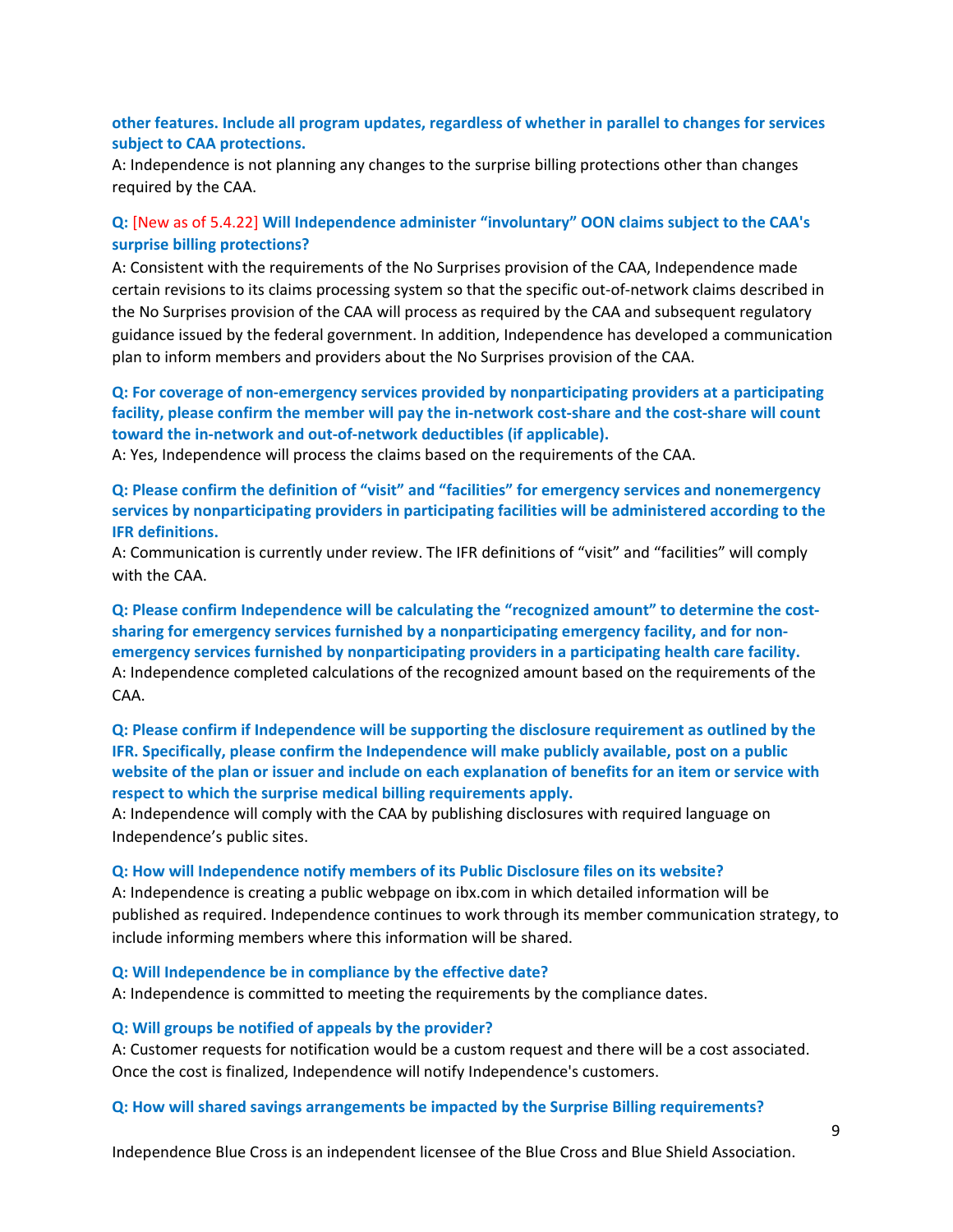A: Shared savings arrangements are implemented with participating providers and there is specific language that prohibits surprise billing in the provider contracts.

**Q: Please explain the impact, if any, on the administrative fees as a result of these changes.** A: There will be no impact to administrative fees, but any custom requests may incur fees.

### <span id="page-11-0"></span>Independent Dispute Resolution (IDR)

#### **Q: What is the process for IDR?**

A: Independence will participate in Independent Dispute Resolution (IDR) per the regulation when initial negotiation failed and upon a provider's request. IDR will be administered by CMS approved IDR entities through new CMS Portal. The specific details of the interactions through the portal between plans, providers and IDR Entities has not been published by CMS yet. Independence is working on the process to support self-funded customers and there will be a cost associated. Once the cost is finalized, Independence will notify Independence's customers.

#### **Q: Which entities will fulfill the role of IDR? Is this different from the entity that Independence currently contract with to negotiate disputed claims?**

A: CMS has published a list of approved entities which can be found at [https://www.cms.gov/nosurprises/Help-resolve-payment-disputes/certified-IDRE-list.](https://www.cms.gov/nosurprises/Help-resolve-payment-disputes/certified-IDRE-list) CMS is expected to update the list with additional entities as they become certified.

### **Q:** [New as of 5.4.22] **Does Independence anticipate agreeing to select any/all certified entities or to use a select group of entities based upon particular criteria? Describe the potential criteria and selection considerations if known at this time.**

A: CMS has published a list of approved entities which can be found at [https://www.cms.gov/nosurprises/Help-resolve-payment-disputes/certified-IDRE-list.](https://www.cms.gov/nosurprises/Help-resolve-payment-disputes/certified-IDRE-list) CMS is expected to update the list with additional entities as they become certified.

At this time, Independence has not determined the criteria to be used for the selection of IDR entity.

# **Q: How will Independence ensure members are protected from balance bills where legislation requires that protection? Specifically, when plan members encounter these situations: Seek out-ofnetwork emergency care**

- **Transported by an out-of-network air ambulance**
- **Receive non-emergency care at an in-network hospital but are unknowingly treated by an outof-network physician or laboratory**

A: Independence has made changes to its claims processing to recognize the specific claim types based on the above categories of claims and these claims will process according to the CAA. Members and providers will also be informed that the claims are subject to the CAA, and balance billing is prohibited.

#### **Q: Can you confirm whether Independence will be supporting self-funded customers with the IDR process, and whether there is a cost?**

A: Independence will be compliant with the CAA by the compliance date. Independence is working on the process to support self-funded customers and there will be a cost associated. Once the cost is finalized, Independence will notify Independence's customers.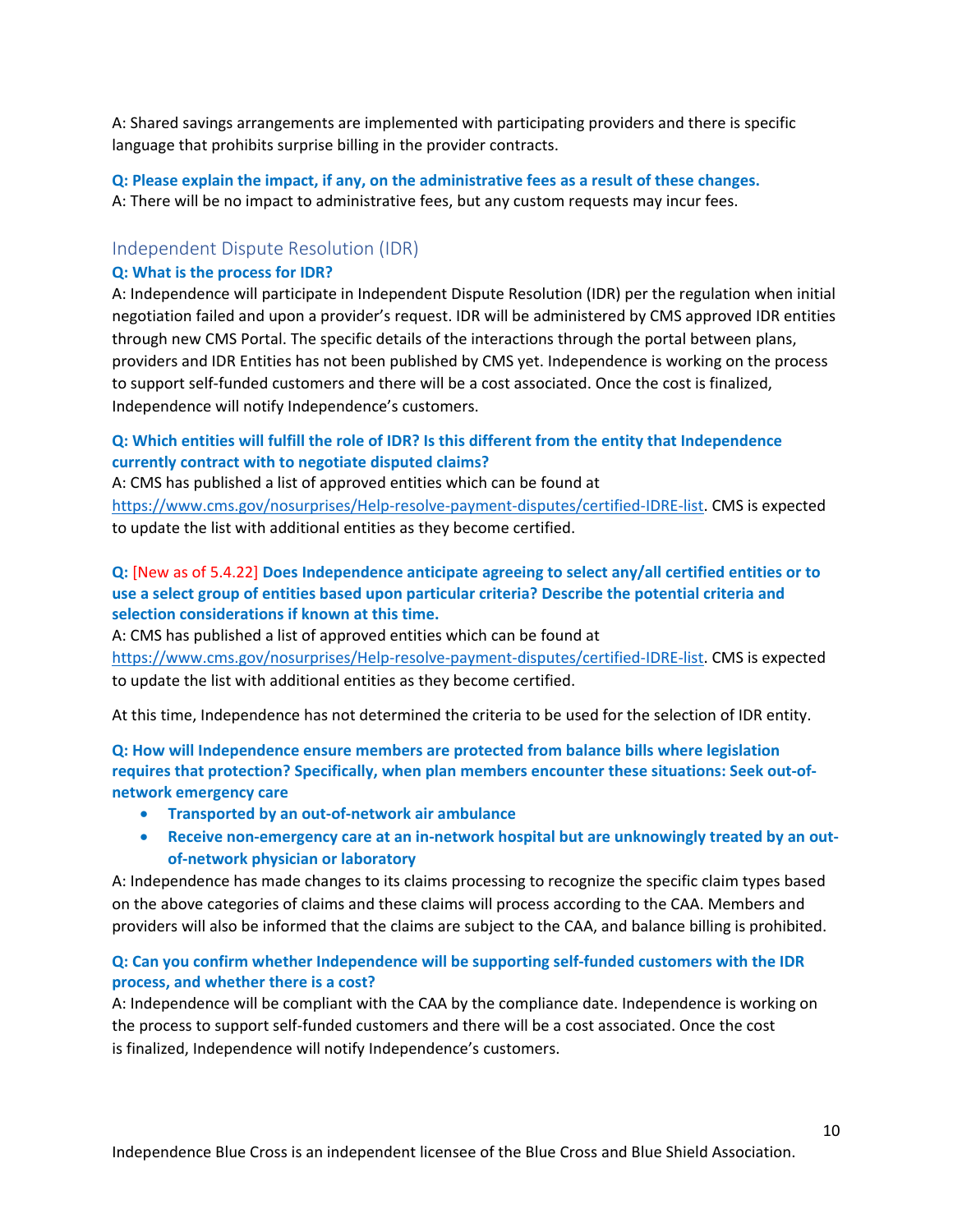**Q:** [New as of 5.4.22] **For claims undergoing IDR, will Independence make the following payments on behalf of the plan sponsor:** 

- **Administrative fee payable to the certified IDR entity**
- **Cost of IDR process when plan sponsor is determined to be the non-prevailing (losing) party**

A: Subject to the federal government issuing additional guidance, Independence intends to negotiate with the provider and respond to provider-initiated IDR on the customer's behalf, including all fees and costs required by the IDR process. The self-funded customer will be responsible for all fees and costs associated with the IDR process. Independence will support self-funded customers and there will be a cost associated for this support. Once Independence's cost for providing the service is finalized, Independence will notify its customers.

# **Q: Is there anything the customer needs to do to prepare for an IDR? Or should the customer anticipate this to be handled entirely by Independence?**

A: No, customers do not need to do anything to prepare for an IDR. Independence is handling.

#### **Q: Will Independence be automatically supporting customers on the IDR process, or do customers need to make an active election?**

A: Subject to the federal government issuing additional guidance, Independence is intending to negotiate with the provider and respond to provider-initiated IDR on the customer's behalf.

# **Q: How will customers be notified that a provider is seeking payment beyond out-of-network allowable charges?**

A: The current assumption is that Independence will negotiate with the provider and respond to provider-initiated IDR on the customer's behalf. Independence does not notify customers proactively of any inquiries.

#### **Q: Will Independence negotiate with the provider on a customer's behalf?**

A: Subject to the federal government issuing additional guidance, Independence is intending to negotiate with the provider and respond to provider-initiated IDR on the customer's behalf.

# **Q: Does Independence initiate the IDR review on a customer's behalf?**

A: Subject to the federal government issuing additional guidance, Independence is intending to negotiate with the provider and respond to provider-initiated IDR on the customer's behalf.

### **Q: What processes will be put in place so that the customer is are aware of potential additional spend and when additional action may need to be taken?**

A: Independence will negotiate with the provider and respond to provider-initiated IDR on the customer's behalf. Customers will not receive notification that this process is occurring.

# **Q: What are the IDR Process timelines outlined in the September 30, 2021 Rule?**

A: Important Open Negotiation and Independent Dispute Resolution Deadlines

| <b>Independent Dispute Resolution Action</b>     | <b>Timeline</b>                                  |
|--------------------------------------------------|--------------------------------------------------|
| Initiate 30-business-day open negotiation period | 30 business days, starting on the day of initial |
|                                                  | payment or notice of denial of payment           |
| Initiate independent dispute resolution process  | 4 business days, starting the business day after |
| following failed open negotiation                | the open negotiation period ends                 |
| Mutual agreement on certified independent        | 3 business days after the independent dispute    |
| dispute resolution entity selection              | resolution initiation date                       |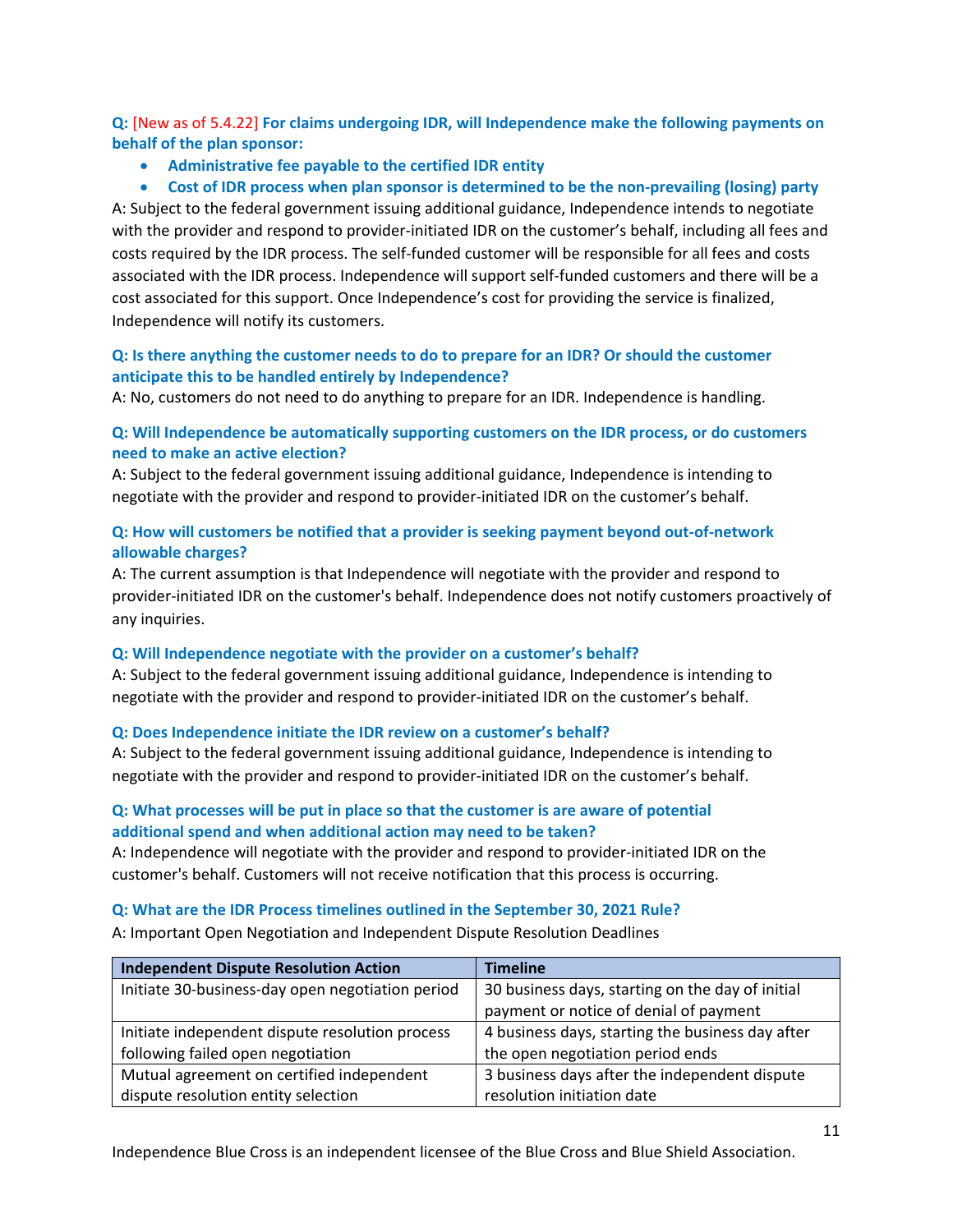| Departments select certified independent dispute  | 6 business days after the independent dispute   |
|---------------------------------------------------|-------------------------------------------------|
| resolution entity in the case of no conflict-free | resolution initiation date                      |
| selection by parties                              |                                                 |
| Submit payment offers and additional              | 10 business days after the date of certified    |
| information to certified independent dispute      | independent dispute resolution entity selection |
| resolution entity                                 |                                                 |
| Payment determination made                        | 30 business days after the date of certified    |
|                                                   | independent dispute resolution entity selection |
| Payment submitted to the applicable party         | 30 business days after the payment              |
|                                                   | determination                                   |

# <span id="page-13-0"></span>Mental Health Parity and Addiction Equity Act - CAA

# **Q: Will Independence be offering services to support the requirements for health plans to conduct comparative analyses of the nonquantitative treatment limitations (NQTLs) used for medical and surgical benefits, as compared to mental health and substance use disorder benefits?**

A: Independence's self-funded customers are responsible for compliance with applicable law including MHPAEA. As third-party administrator for the self-funded customer, Independence will assist the selffunded customer in the customer's compliance with applicable law including MHPAEA. Independence's assistance includes offering standard plan designs that are compliant with applicable law including NQTLs. In addition, upon request, Independence will provide its NQTL analysis of its standard plan designs to regulators. In general, the application of NQTLs by Independence does not vary across products or lines of business. However, to the extent a self-funded customer has a customized plan design or has carved out behavioral health to another third-party administrator, the self-funded customer should analyze its plan and consult their counsel to determine compliance with MHPAEA and provide its analyses to regulators.

# **Q: Will Independence provide an analysis of all financial requirements and NQTLs applicable to the plan, in accordance with mental health parity rules? If not, can a customer request Independence's support for testing?**

A: Independence's standard NQTL analysis applies to Independence's fully insured plans. Independence is responsible for compliance for fully insured plans. Self-funded customers are responsible for their own compliance and to conduct the NQTL analysis required by the law, but Independence will assist customers if they get a subpoena or request from a regulator.

#### **Q: Will Independence confirm if it is proactively performing testing for self-funded customers?**

A: Independence performs testing of its standard plan designs. The application of NQTLs by Independence does not vary across products or lines of business. However, to the extent a self-funded customer has a customized plan design or has carved out behavioral health to another third-party administrator, the self-funded customer should analyze its health plan and consult their counsel to determine compliance with federal mental health parity.

# **Q: MHPAEA requires compliance with the financial and quantitative treatment limits (apply on the same basis between mental health and substance use disorder benefits and other medical/surgical benefits). Will Independence provide this analysis upon request in a timely manner?** A: For fully insured plans, financial requirement and QTL testing is required. For self-funded plans,

courtesy testing is when the self-funded plan does not have carve out benefits from Independence and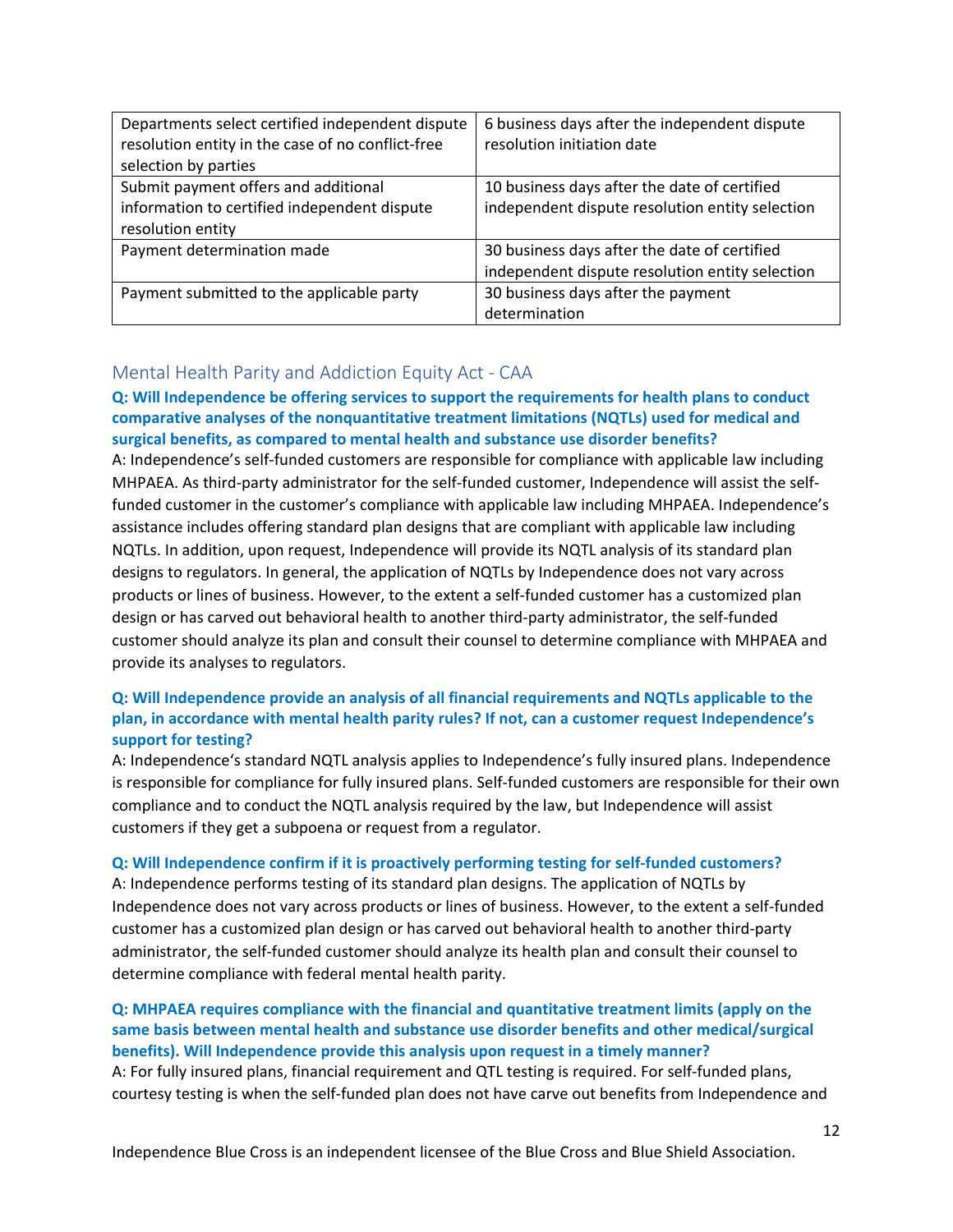does not have substantial customization of the plan's benefits. Please note, our courtesy testing is not official mental health parity testing for the self-funded plan; self-funded plans are responsible for their compliance with MHPAEA.

#### **Q: Are there additional fees to perform this analysis?**

A: There is no fee for financial requirement or QTL courtesy testing. Independence will provide courtesy testing upon request from a self-funded plan without a fee when the self-funded plan does not have carve out benefits from Independence and does not have substantial customization of the plan's benefits. Independence is unable to provide testing for self-funded plan that carve out benefits from Independence and that have substantial customization of the plan's benefits.

#### **Q: In the event of DOL investigation of customer's plan, will you provide the appropriate documentation or substantiation for purposes of demonstrating MHPAEA compliance?**

A: Independence will assist the customer and provide appropriate documentation in response to a DOL subpoena.

#### **Q: Will you communicate to the customer sponsor about any detected MHPAEA violations and the necessary corrective actions taken to resolve the issue? How soon will the information be communicated to customer?**

A: Independence will notify the customer if there is a final finding of noncompliance with MHPAEA by a regulator.

#### **Q: What is Independence's expected timing in accordance with the new requirements? What is the impact of these changes, if any, on administrative fees?**

A: Independence continuously reviews and updates NQTL comparative documents. Independence does not charge for supporting DOL inquiries and DOL requests of information and NQTL documentation.

### **Q:** [New as of 5.4.22] **Upon an official request from a regulator, will Independence perform the comparative analysis required by the CAA to show compliance with federal mental health parity? If yes, is there an additional fee for this service and what is the standard turn-around time to deliver the analysis?**

A: Independence will assist the customer and provide appropriate documentation in response to a DOL subpoena. Independence will provide its analysis of its templated, standard health plan designs. To the extent a self-funded customer has a customized health plan design or has carved out behavioral health to another third-party administrator, the self-funded customer should analyze its health plan and consult their counsel to determine compliance with MHPAEA and provide its analyses to regulators. There is not an additional fee at this time for the analysis of Independence's templated health plan designs. Turnaround time to receive the analysis of Independence's templated health plan designs is approximately five business days.

#### **Q:** [New as of 5.4.22] **Will Independence also be available to assist the customer/regulator with any subsequent follow up questions?**

A: Yes, Independence will be available to assist the customer/regulator with any subsequent follow up questions.

#### **Q:** [New as of 5.4.22] **Please confirm the customer will not be charged for this support.**

A: There will be no charge at this time for the standard analysis.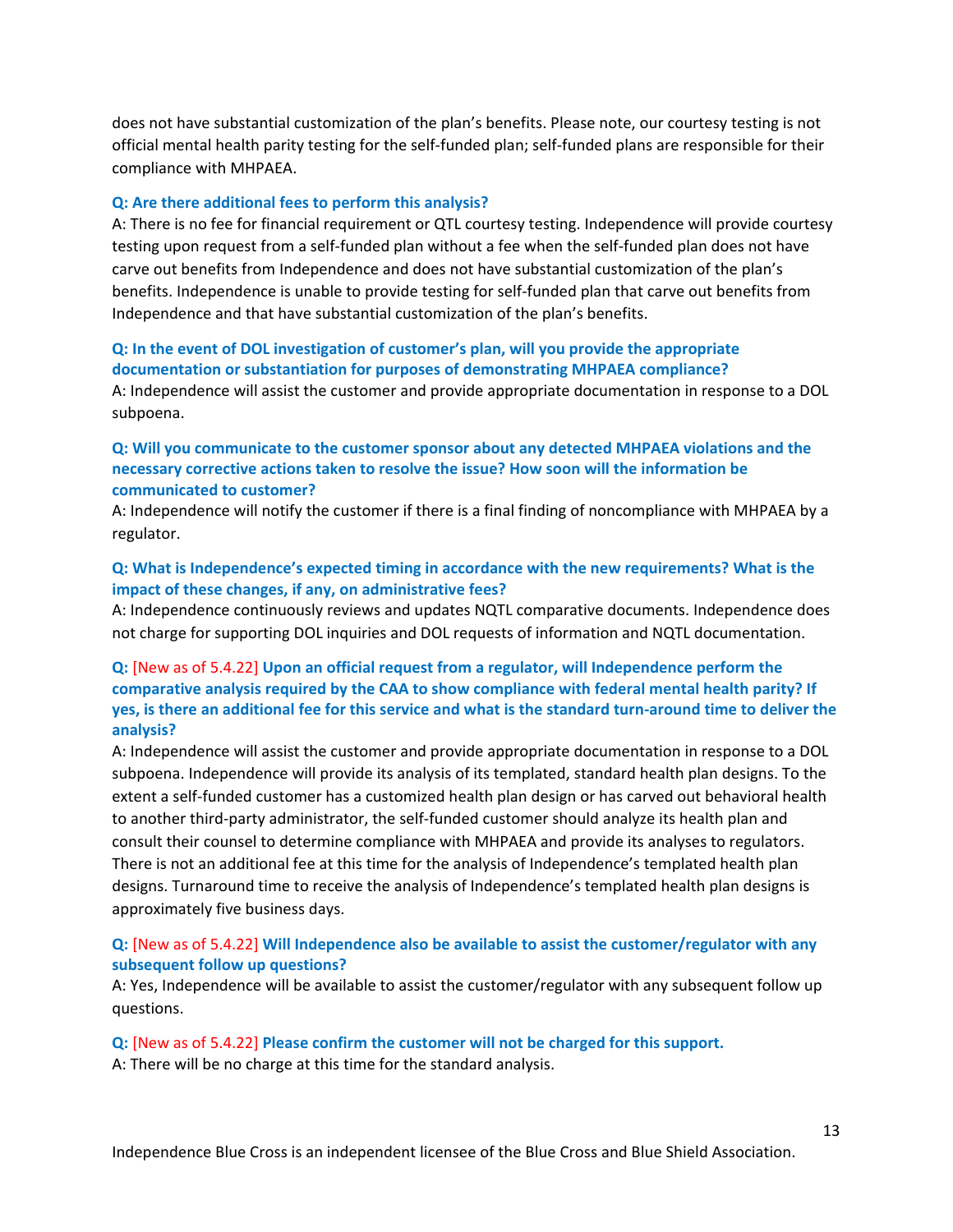#### <span id="page-15-0"></span>Reporting Requirements

**Q: The Rx Benefits and Cost Reporting requirements outline the reporting of specific prescription drug spend and certain medical cost data annually. For the top 50 drugs: Paid claims for most frequently dispensed, Annual amount spent by total plan/coverage spend, Greatest prior year plan spend, Total health care spend, and Premiums and rebates. Will Independence plan to produce reports for selffunded customers that meet these requirements?**

A. Independence will produce reports as required by the CAA and TCR and is implementing these requirements. Enforcement of this requirement has been deferred to December 27, 2022.

#### **Q: Are there additional fees?**

A: Independence is evaluating any impacts to its administrative fees and will communicate any impacts once determined.

#### <span id="page-15-1"></span>General Questions

# **Q: Please describe how Independence is coordinating the cross-functional, enterprise-wide implementation of the CAA and TCR requirements.**

A: Independence has established an enterprise-wide implementation program to ensure all requirements are implemented by the compliance dates. The requirements for implementing the CAA and TCR are evolving, and Independence is committed to meeting the requirements by the compliance dates.

# **Q: Will Independence post notice of the NSA requirements and include such notice in all EOBs for affected items and services?**

A: Yes. The notice will be included in the EOB. Independence has created a public webpage [\(https://www.ibx.com/resources/for-members/transparency-in-coverage\)](https://www.ibx.com/resources/for-members/transparency-in-coverage) in which detailed information will be published as required. Independence continues to work through its member communication strategy, including notifying members where this information will be shared.

### **Q: How and when will updates on Independence's compliance with the various requirements of the CAA and TCR be disseminated to customers?**

A: Independence will comply with the laws by the compliance dates. As is Independence's standard practice, Independence will share information about Independence's compliance and outreach via *Independence Edge* communications. Independence will be communicating with members directly for Independence customers unless directed otherwise by self-funded customers.

### **Q: How will Independence use price transparency as an opportunity to improve the consumer experience?**

A: Independence will promote and use price transparency to help members better understand their benefits and cost-sharing.

#### **Q: Will Independence support group customers' communication to their employees on these changes and new resources?**

A: Independence will communicate changes and new resources to members. While Independence will continue to support Independence's self-funded accounts, self-funded accounts will still be responsible for communicating to their employees and sharing materials and information as it becomes available.

### **Q:** [New as of 5.4.22] **If a group health plan uses a third-party vendor to generate price comparison and/or cost-sharing estimates, would Independence share member-level accumulator information**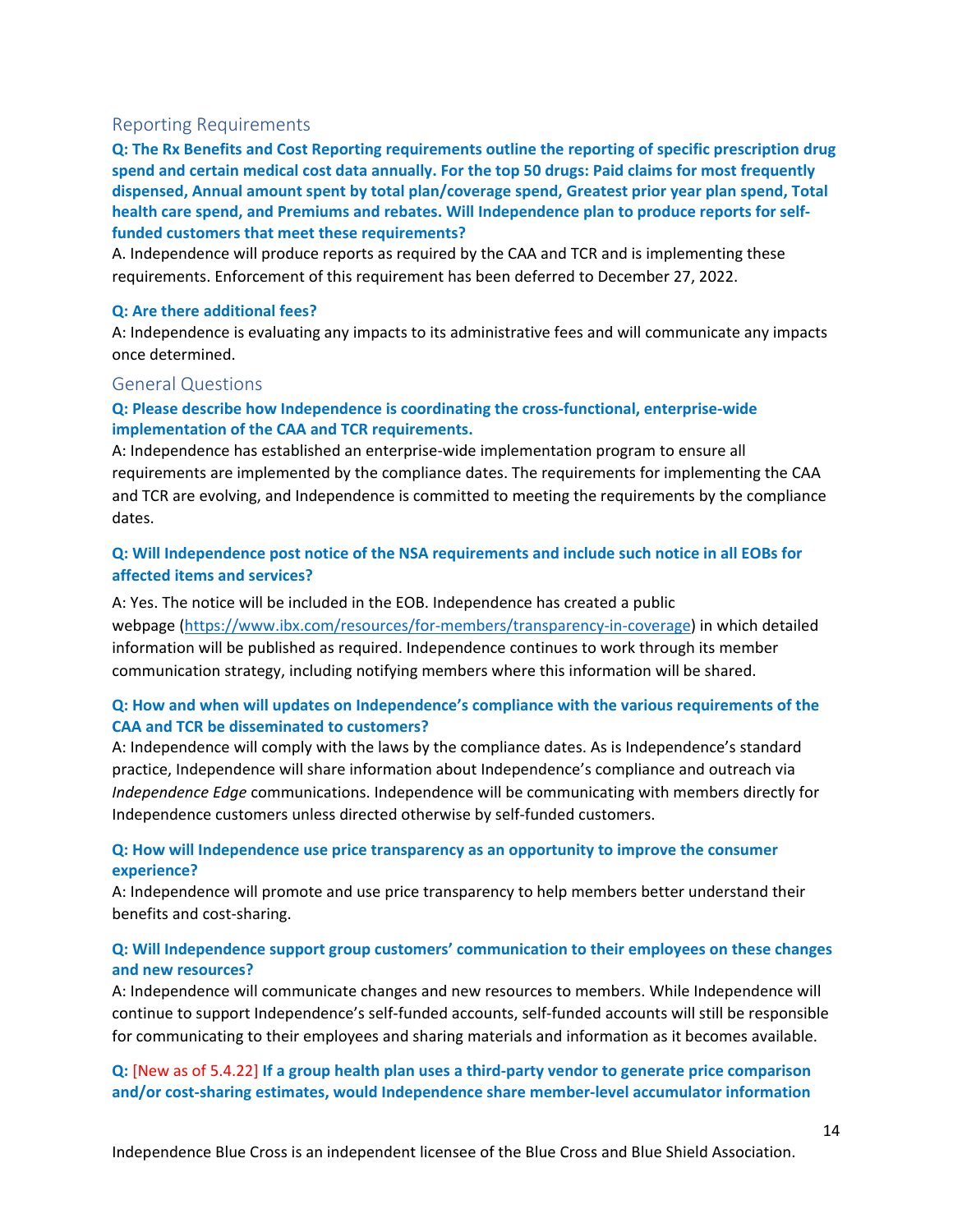### **and other necessary data elements at no additional charge with the EOB vendor once appropriate data-sharing agreements are in place? If no, explain.**

A: No. Independence's responses to requests for member-level accumulator information and other data elements will be provided at an additional charge to cover Independence's costs associated with providing the response.

Independence's standard transparency tools as required by the TCR and CAA will be available at no additional cost. If self-funded customers use a different transparency tool, self-funded clients must request customization from Independence as soon as possible.

# **Q:** [New as of 5.4.22] **List any third-party vendors or subcontractors Independence plans to use to support group health plans in complying with the requirements of the CAA and TCR.**

A: The following vendors are involved:

- Highmark Health Solutions (HMHS): Independence's platform vendor
- HealthSparq (recently purchased by Kyruus): Independence's transparency tool vendor

#### **Q:** [New as of 5.4.22] **How will Independence use price transparency as an opportunity to improve the consumer experience?**

A: Independence will promote and use price transparency to help members better understand their benefits and cost-sharing.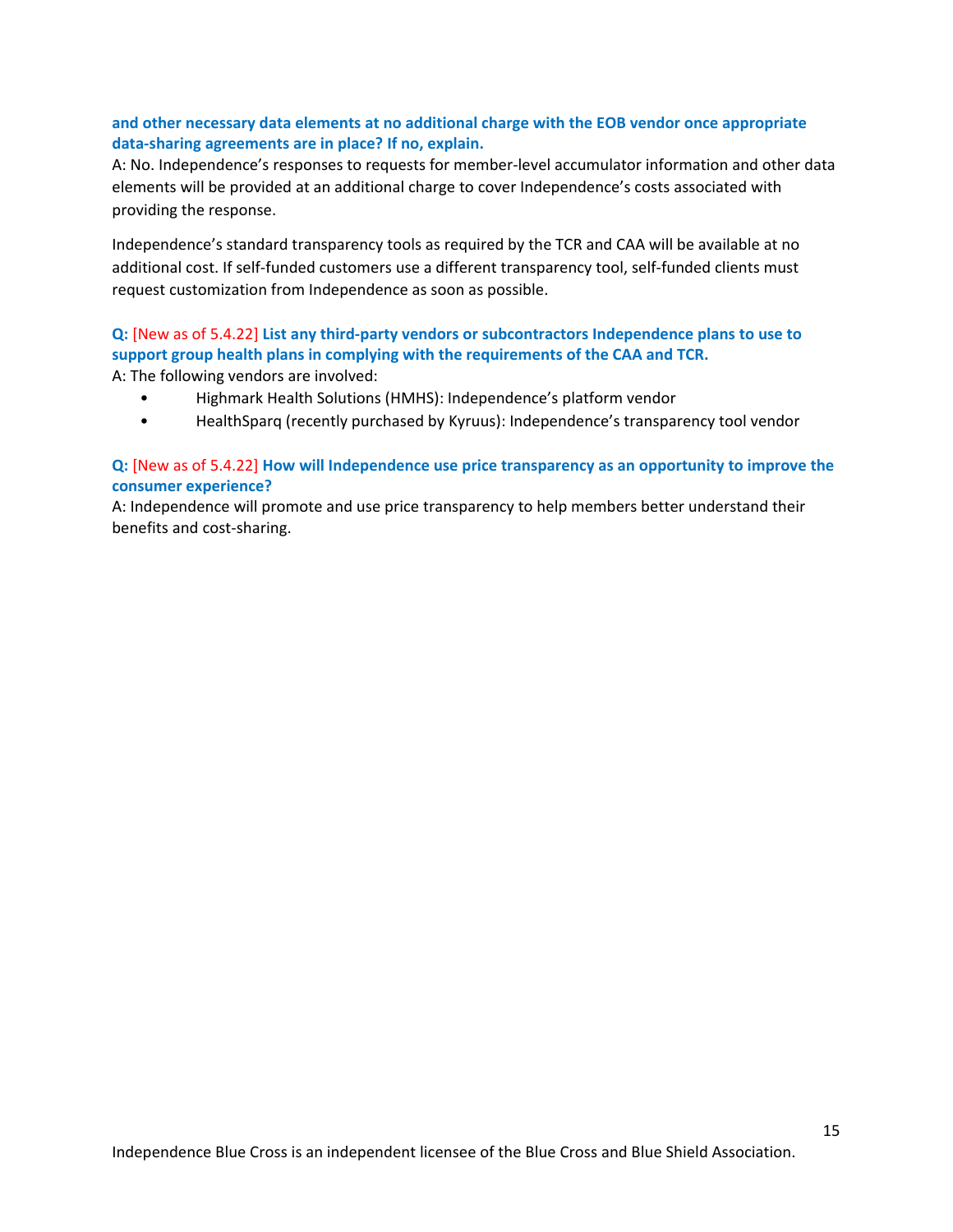# <span id="page-17-0"></span>Transparency in Coverage Final Rule (TCR)

On November 12, 2020, the Departments of Labor (DOL), Health and Human Services (HHS), and Treasury (collectively, the Departments) published the "Transparency in Coverage" final rule (Final Rule), imposing new requirements on group health plans and health insurers in the individual and group markets to disclose cost-sharing information, in-network provider negotiated rates, historical out-ofnetwork allowed amounts, and drug pricing information. It also applies to Qualified Health Plan (QHP) issuers and the Federal Employees Health Benefits Program. The Rule follows the Hospital Price Transparency final rule, which required hospitals to make public a variety of pricing information and went into effect on January 1, 2021.

The Final Rule does not apply to Medicare Advantage, Medicare Supplement, Medicaid MCO coverage, or vision- or dental-only plans. Nor does it apply to grandfathered health plans; account-based group health plans, such as HRAs, including individual-coverage HRAs; or health FSAs, healthcare-sharing ministries, or short-term limited duration insurance plans.

The Rule's core requirements are to:

- Disclose to the public: 1) in-network provider negotiated rates, 2) historical out-of-network allowed amounts, and 3) drug pricing information, which has been postponed, pending further rulemaking, through three separate machine-readable files posted on an internet website
- Disclose cost-sharing information upon request to a participant, beneficiary, or enrollee including an estimate of the individual's cost-sharing liability for covered items or services via an online tool, and in paper if requested; and

The Rule adopts a three-year, phased-in approach for compliance with the Rule, which requires Plans and Issuers to provide:

- Public access to in-network provider negotiated rates and historical out-of-network allowed amounts for plan years that begin on or after July 1, 2022;
- Cost-sharing information to participants, beneficiaries, or enrollees for all covered items and services for plan years that begin on or after January 1, 2024; and
- Pending further rulemaking, public access to drug pricing information.

The Rule also allows health insurance issuers to receive credit in their Medical Loss Ratio calculations for programs that create shared-savings for members resulting from their shopping for, and receiving care from lower-cost, higher-value providers.

#### **Resources**

CMS Transparency in Coverag[e Fact Sheet](https://www.cms.gov/newsroom/fact-sheets/transparency-coverage-final-rule-fact-sheet-cms-9915-f)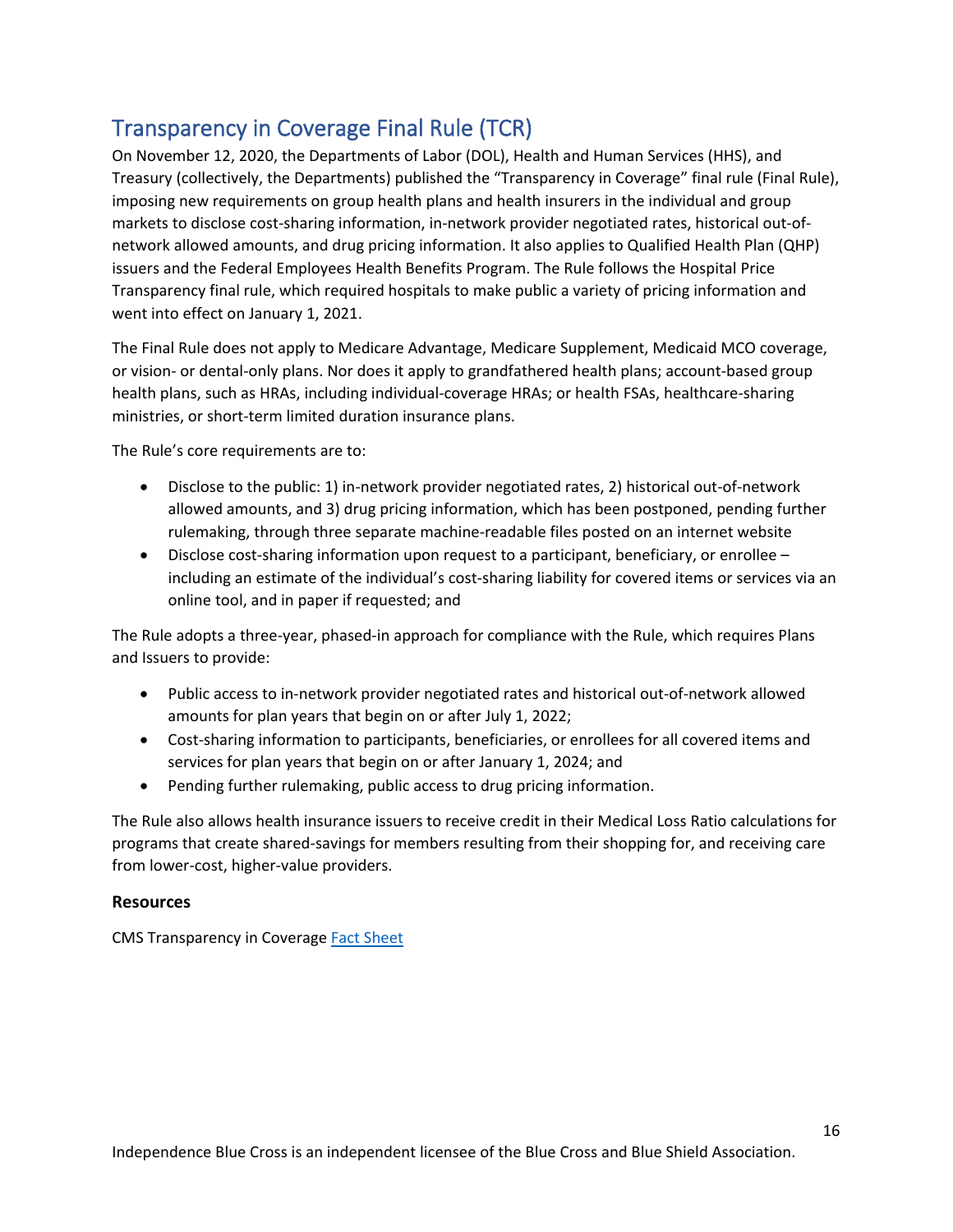# <span id="page-18-0"></span>Transparency in Coverage Final Rule (TCR)

#### **Q: Does the Transparency in Coverage rule apply to insurers and group health plans?**

A: Yes, the rule applies to health insurers and group health plans. Independence is responsible for implementing the requirements for fully insured group health plans. Independence will produce machine readable files on behalf of self-funded customers unless otherwise notified by the customer. Independence's cost estimator tool will also be available to self-funded customers that utilize that tool. Self-funded customers utilizing tools other than the Independence tool should seek confirmation of compliance with their tool's vendor.

### <span id="page-18-1"></span>Machine-Readable Files

#### **Q: What are the requirements for July 1, 2022?**

A: Enforcement for Machine Readable Files (MRFs) was delayed from January 1, 2022, to July 1, 2022, for negotiated in-network rates as well as out-of-network allowed amounts and billed charges. Enforcement for prescription drug costs (negotiated rates and historical net pricing) was deferred pending additional rulemaking. Once further rulemaking is issued, Independence will work with Independence's preferred vendor, Optum RX, to meet all necessary requirements.

# **Q: The TCR requires plans to make available to the public (including consumers, researchers, employers, and other third parties) three separate machine-readable files that include detailed negotiated prices related to in-network and out-of-network information. Please outline Independence's intention to support this initiative and ability to update it monthly.**

A: [Updated as of 5.4.22] Independence will produce in-network machine readable files (MRFs) for each issuing company per line of business and plan. Self-funded customers will be provided links to the appropriate file for each of their plans. Independence will produce an out-of-network allowed amount file per self-funded customer that will contain the required reporting for their business. Independence will send a monthly email to the self-funded customer's mandate email address with the links the customer can post to their public website. Independence's Cost Estimator tool will also be available to self-funded customers that utilize that tool. Self-funded customers utilizing tools other than the Independence Cost Estimator tool should seek confirmation of compliance with their vendor.

#### **Q:** [New as of 5.4.22] **How will self-funded customers access the unique URL to the required MRF?**

A: Independence will provide self-funded customers with a unique URL to the required MRF which a customer can post to their public website. To do that, Independence requires the name and email address of the person the customer wants to receive the unique URL for the MRFs. This person will serve as the customer's MRF contact. This contact will receive the URL via email. They will need to post the URL on the customer's public website by July 1, 2022 or upon your renewal date, whichever comes first. This contact will only receive the URL once. They do not need to update the link again because the files will be automatically refreshed each month. If you are working with a third-party vendor for the MRFs, please check with the vendor regarding a name and email address.

# **Q:** [New as of 5.4.22] **Will Independence provide in-network and out-of-network files that are specific to a specific customer's data?**

A: Independence will provide access via a dynamic link to each set of in-network rates the customer utilizes by company. Independence will provide customers' dynamic links to out of network allowed amounts specific to the customer. Data will be updated monthly, as required.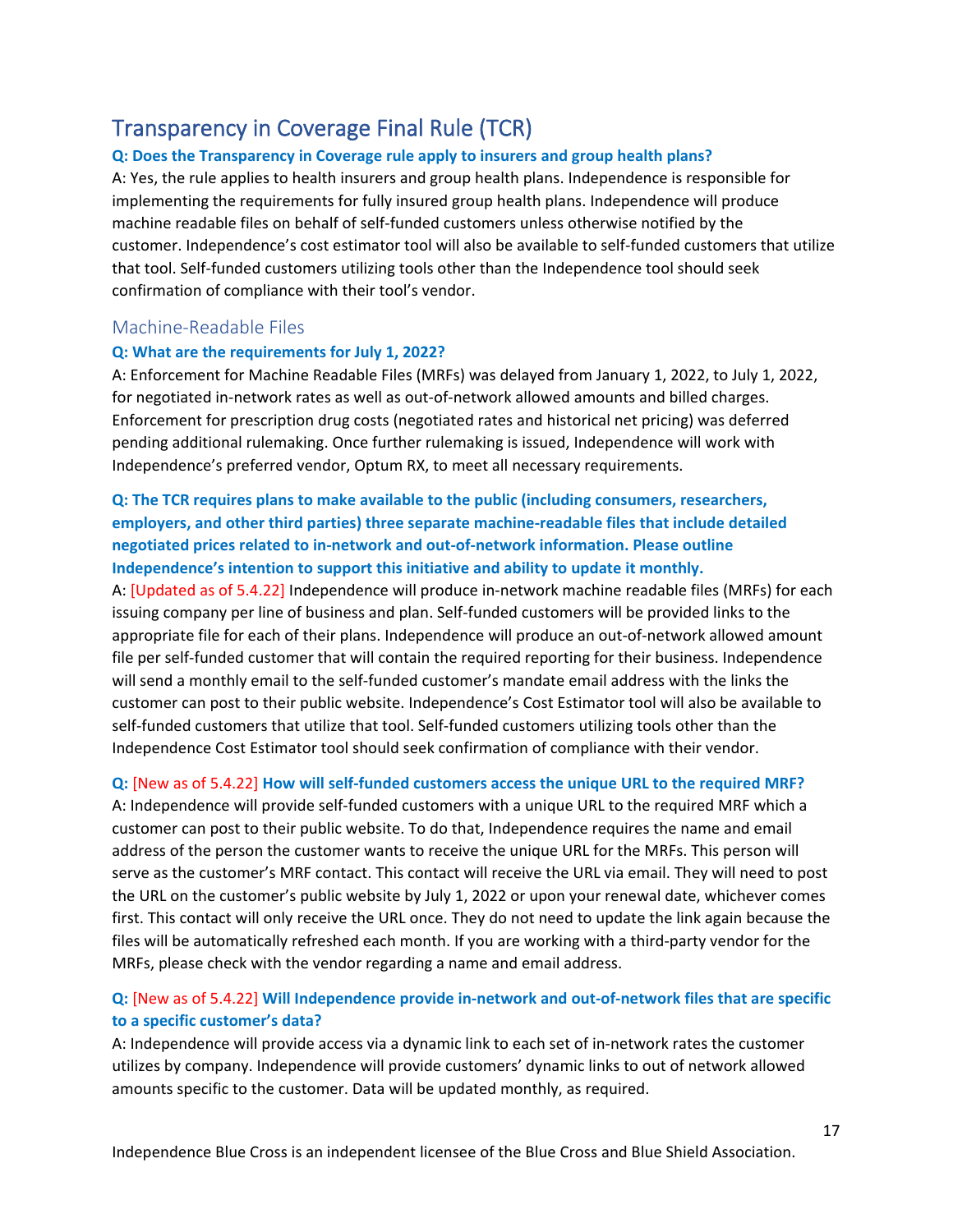### **Q: Please confirm if the files will be posted to Independence's website. If not yet available, please confirm where and when it will be posted.**

A: For Independence fully insured plans, data will be provided on ibx.com, as required. For self-funded plans, Independence will provide a direct URL which can be added to an employer's internet site. Independence will comply as of the date required.

**Q:** [New as of 5.4.22] **Will the same URL be used after the files are updated monthly?** A: Yes.

**Q:** [New as of 5.4.22] **Indicate which file format Independence will utilize.** A: Independence will be posting the data as a .JSON file.

**Q:** [New as of 5.4.22] **Will the files satisfy all technical specifications as described on github.com?** A: The files will comply with all required specifications per the CMS GitHub site.

**Q:** [New as of 5.4.22] **For plan sponsors working with third party vendors to aggregate, post, or otherwise satisfy the machine-readable file requirements of the TCR, will Independence share the necessary data and information with these third parties at no additional charge, subject to appropriate data agreements being in place?**

A: Independence will comply, and support MRFs based on the requirements of the federal guidance on behalf of self-funded customers. Data will be updated monthly, as required. Prescription costs will be supported, as required, when further federal rulemaking is issued. A request must be made for any customization to Independence's standard process.

# **Q:** [New as of 5.4.22] **In addition to creating and hosting the Machine-Readable files, will Independence retain historical copies of the Machine-Readable Files to help customers satisfy ERISA's record retention requirements?**

A: Independence is not hosting MRFs unless requested by a customer. Independence will retain the monthly files for 10 years.

**Q:** [New as of 5.4.22] **What is Independence's approach to supporting plan sponsors in satisfying their internal data retention policy, in the event of audit or contract termination.**

A: All machine-readable files will be retained for 10 years.

# **Q. Please delineate the impact, if any, on the administrative fees (or premiums for fully insured plans) as a result of these changes.**

A: Independence is working to determine the impact on administrative fees for self-funded plans and will share once available. For fully insured plans, there will be no impact to premiums.

# **Q: Can you confirm whether Independence will produce and host the files for self-funded customers, and whether there is a cost? If there is a cost to host the files, can wellness credits or other similar funds be used toward the cost?**

A: Independence will comply, and support machine-readable files based on requirements for customers. Data will be updated monthly, as required. Independence will provide a direct URL that can also be added to an employer's internet site. Independence is still working to identify the optimal approach to deliver the machine-readable files and will share them once the assessment is complete. Independence is working to determine the impact on administrative fees for self-funded plans and will share once available.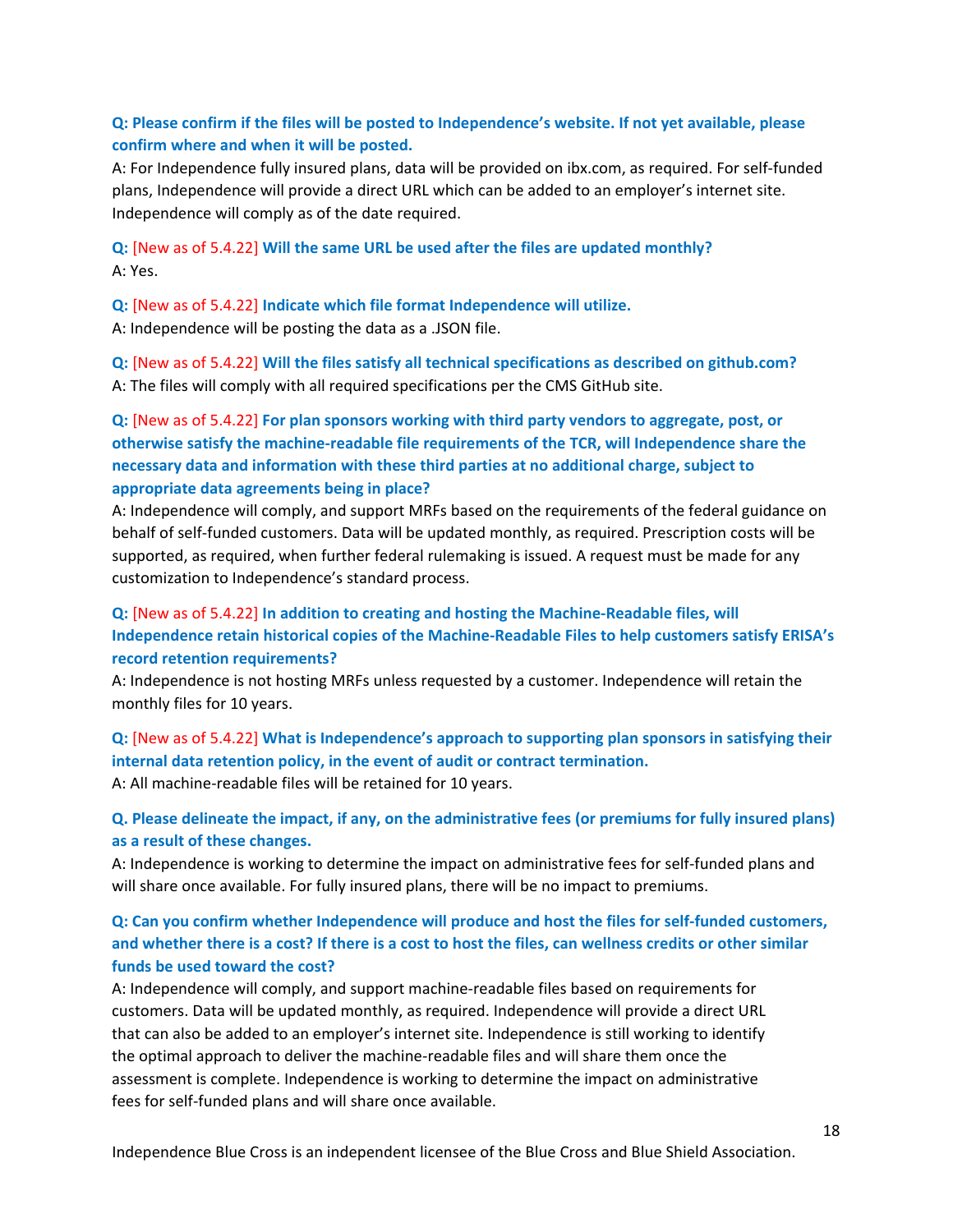#### **Q: Will Independence incorporate external data (e.g., PBM, specialty network, etc.)?**

A: Yes. Independence will incorporate data from Independence's preferred vendor partners (i.e., Magellan). Independence will not be incorporating external data for non-preferred, customer specific vendors. Customers should work directly with those vendors to receive necessary data. Integration with customer specific vendors of medical benefits would be a customization.

# **Q: How will the requirements outlined in the TCR impact contracts with groups? Which provisions from the TCR will be addressed in plan-sponsor contracts?**

A: Independence's agreements already state that Independence will comply with all applicable laws.

# **Q: This will be required for prescription drugs that run through the medical plan. Do you foresee any issues?**

A: At this point, Independence does not anticipate any issues with including prescription drugs administered through the medical plan. Medical drug rates will be included in the in-network rate file. Out-of-network medical drug allowed amounts will be included in the allowed amount file. Prescription drug rates would be included in the third machine readable file once additional guidance is received from the federal government.

#### **Q: Will these reports be available by the effective date?**

A: Independence is committed to meeting the requirements by the compliance dates.

### **Q: Once additional guidance is released on the prescription drug file, will this file be prepared for prescription drugs that go through the medical plan?**

A: If the Tri-agencies mandate the prescription drug file, only Pharmacy rates will be present on the Rx file. Medical drug rates will be available through the In Network Rate file.

#### **Q: What format should the data be displayed according to the requirements?**

A: Data files must be displayed in a standardized format and must be updated monthly. Independence will be posting the data as a .JSON file.

#### **Q: What naming convention will Independence use for the files?**

A: Independence intends to comply with the standard file naming convention as required by the Rule.

# **Q: Does anyone wanting to access the machine-readable file have to open a user account?** A: Machine-readable files will be publicly available to all users. Account logins and passwords will not be

required.

### **Q: How will Independence respond to questions regarding any missing values such as NPI, procedure codes, etc.?**

A: Independence would not be compliant if required data is missing. Independence will update data as needed and will develop a process to respond to inquiries regarding the files.

#### <span id="page-20-0"></span>Gag Clause

# **Q: Does the current Independence contract have a Gag clause prohibiting the disclosure of providerspecific cost or quality information to referring providers, us as the plan sponsor or members/individuals eligible to become members?**

A: Independence's agreements with insured or self-funded groups require that Independence must comply with all applicable laws. The CAA will not change Independence's administrative services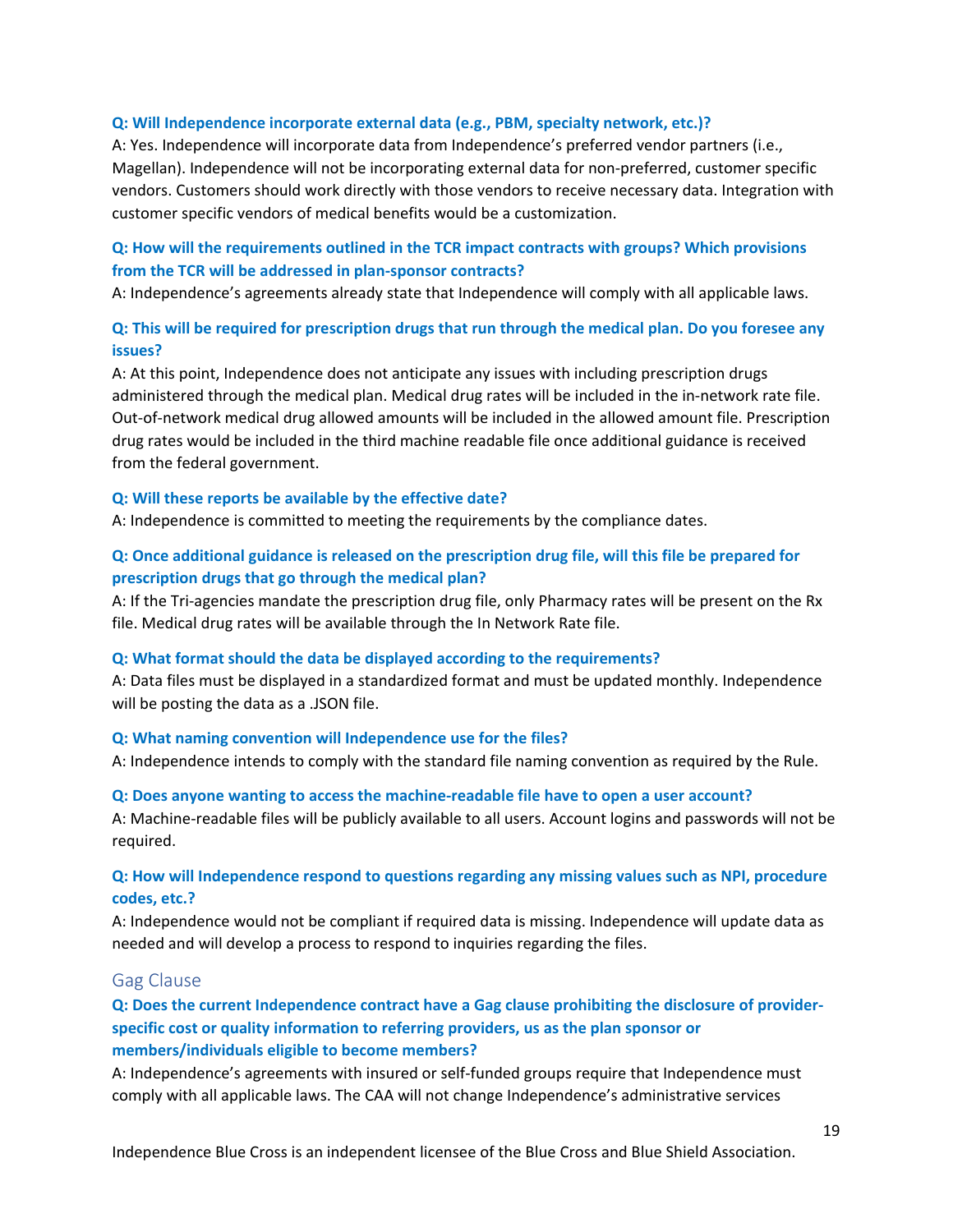agreements, although for self-funded health benefits plans, the CAA imposes certain requirements on the plan sponsor/plan fiduciary. The CAA is an example of applicable law. While the ASA will not change, because of the CAA, the administrative services that Independence provides to the group health plan will change to include the CAA.

# **Q:** [New as of 5.4.22] **Does Independence have the ability to support attestation of compliance with the CAA's prohibition on gag clauses on behalf of self-funded plan sponsors.**

A: Additional guidance is expected later in 2022 on how plans can submit their attestations.

# **Q:** [New as of 5.4.22] **Is Independence compliant with the CAA's prohibition on gag clauses that restrict sharing of price and quality data by providers?**

A: Yes. Independence's provider agreements require that Independence comply with all applicable laws, which includes the CAA. Additionally, Independence's agreements with insured or self-funded groups also require that Independence must comply with all applicable laws. The CAA will not change Independence's administrative services agreements, although for self-funded health benefits plans, the CAA imposes certain requirements on the plan sponsor/plan fiduciary. While the ASA will not change, because of the CAA, the administrative services that Independence provides to the group health plan will change to include the CAA.

#### **Q: Will there be any additional fees?**

A: There will not be any additional fees related to implementation of the prohibition on gag clauses.

### <span id="page-21-0"></span>Provider Contracts

**Q: Is Independence prepared to report compliance with the new requirements that group health plans cannot enter into a services agreement that, directly or indirectly, restricts the group health plan from disclosing provider-specific costs, quality of care information, or electronically accessing de-identified claims data?**

A: Independence's current contract templates comply with the provisions. Independence continues to enhance Independence's communications strategy to notify providers and outline the required changes for any legacy contracts.

#### **Q: What is Independence's expected timing in accordance with the new regulations?**

A: Independence's Provider Communications team published Advisory and Amendment language in May 2021 describing Independence's compliance with the provision and an amendment notice for any legacy contracts.

#### **Q: What impact, if any, will these changes have on the administrative fees?**

A: There will be no impact to administrative fees.

#### **Q: How will insights on market pricing affect provider contract negotiation strategies?**

A: To be determined. There may be providers who attempt to take advantage of the public data and compare this to their reimbursement; however, Independence is prepared to enter each negotiation with discussion items that are only relevant to that provider.

# **Q: What are the implications of transparency requirements for value-based care arrangements (compared to fee-for-service)?**

A: Independence does not foresee any implications as the fee-for-service rates are the rates that are required to be published.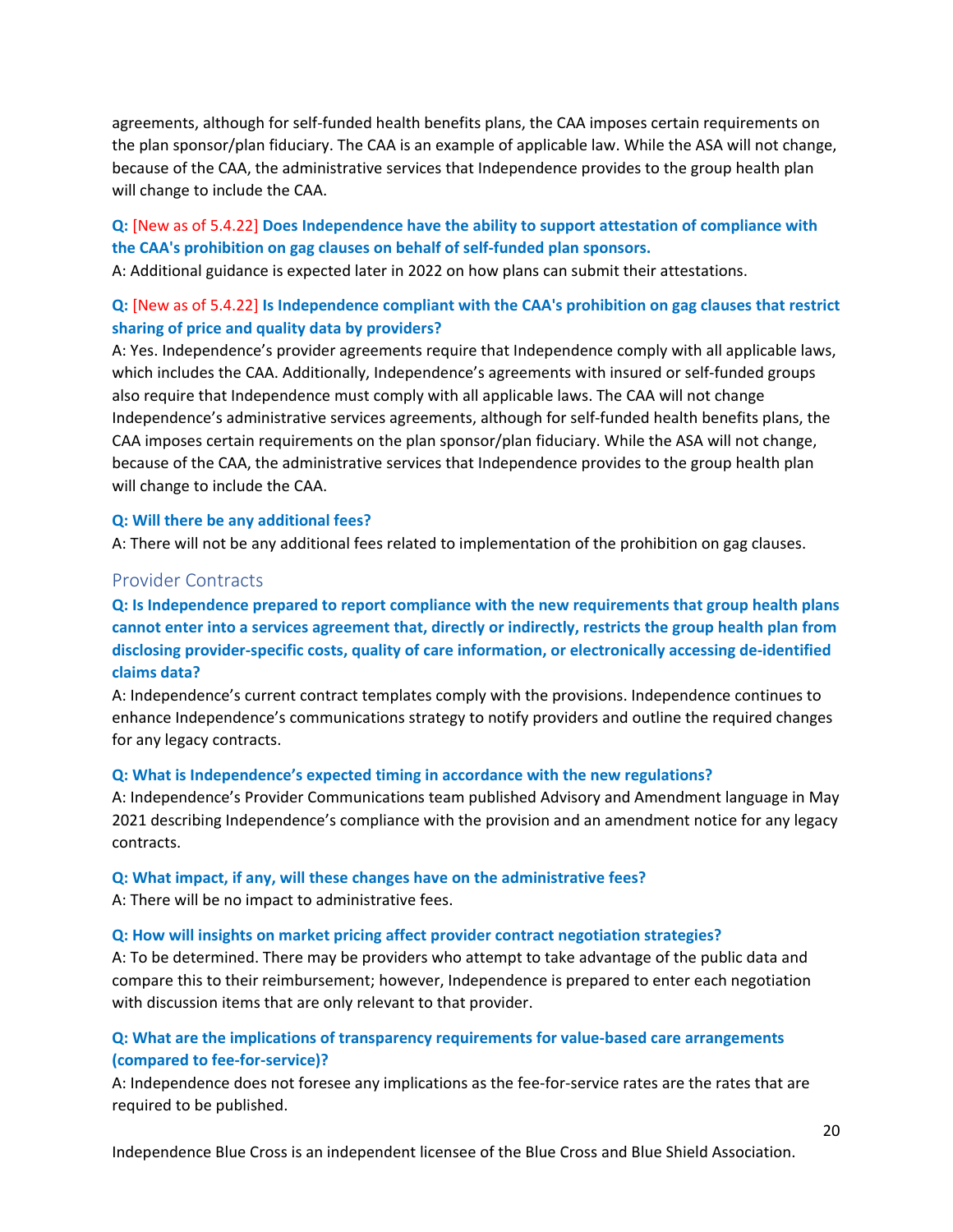### **Q:** [New as of 5.4.22] **Do Independence's online provider directories comply with the requirements of the CAA?**

A: Independence's online provider directories comply with the CAA's requirements.

# **Q:** [New as of 5.4.22] **Describe the process by which the accuracy of Independence's provider directories is maintained in order to ensure ongoing compliance with the requirements of the CAA.** A: Internal processes are being modified to update the required fields in the provider directory based on the CAA's requirements.

#### <span id="page-22-0"></span>Miscellaneous Questions

#### **Q: Please share Independence's intention to comply with the Secretary of Labor's standardized reporting format for voluntary reporting to State All Payer Claims Databases.**

A: Independence will comply with all mandatory requirements of the CAA and Transparency in Coverage Federal Rule. Reporting to a State All Payer Claims Database is voluntary and not mandated.

**Q: Who has primary accountability at Independence to ensure the TCR and CAA requirements are met (title not name)?**

A: Vice President, Marketing and Sr. Vice President, Operations

# **Q: What is the process and cadence for reporting progress to senior leadership within Independence (e.g., quarterly report outs to CEO, Board of Directors, etc.)?**

A: Independence distributes weekly project status reports and has monthly meetings with Senior Leadership.

**Q: Does Independence have an active risk mitigation strategy in place if the TCR and CAA requirements are not met? If not, what is the timeline for implementation of said strategy?** A: Independence is actively identifying, evaluating and managing risks with these initiatives.

#### **Q: What is Independence's communication plan for those not digitally engaged when trying to send updates about the new regulations?**

A: Independence is actively developing a communication strategy for all members. Members who are not digitally engaged will be able to call the Customer Service number for any questions about their plan and benefits. Additionally, Independence plans to post detailed information on Independence's corporate website.

# **Q: While the requirement for pharmacy benefit and drug cost reporting has been delayed, it is expected that further guidance will be issued, and plans should prepare to comply by December 27, 2022. Is Independence continuing to develop this file based on current guidance and make adjustments when further guidance is issued?**

A: Independence is continuing to develop the process based on current requirements and will comply by the compliance date. The process will be adjusted once additional guidance is issued.

**Q:** [New as of 5.4.22] **Does Independence expect to be a "reporting entity" and is Independence able to support aggregate reporting at the state level of all required medical data elements on behalf of customers pursuant to the RxDC instructions provided by CMS in late November [\(RxDC reporting](https://www.cms.gov/files/document/rxdc-section-204-reporting-instructions.pdf)  [instructions](https://www.cms.gov/files/document/rxdc-section-204-reporting-instructions.pdf) (PDF))?** 

#### **This includes (not limited to):**